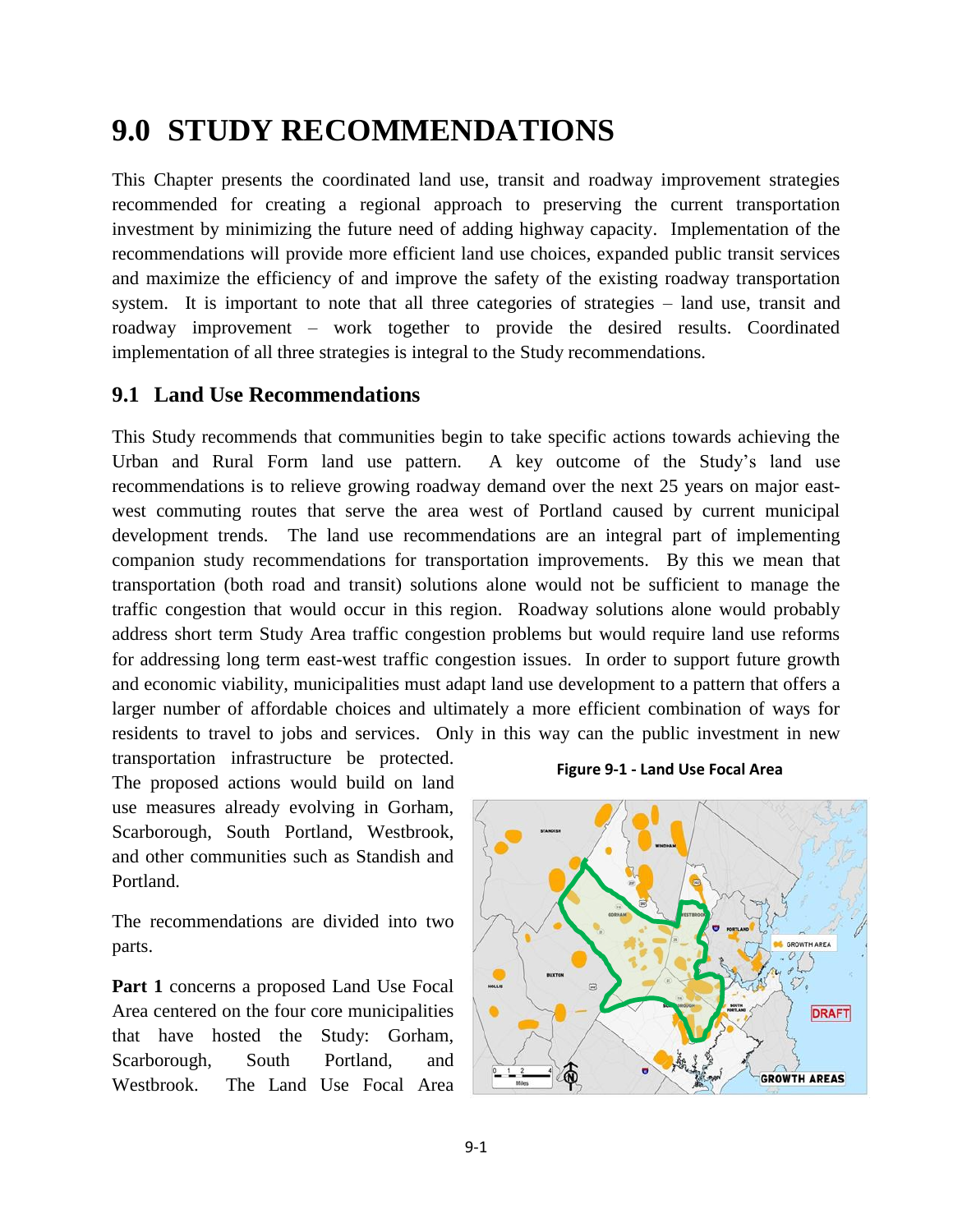(Figure 9-1) encompasses the east-west Routes of 22, 25, and 114, and the intersecting northsouth Routes of 1 and 202.

**Part 2** of the recommendations recognize that land use decisions outside of the Land Use Focal Area would have far-reaching effects on east-west mobility. The Part 2 recommendations ask GPCOG [in cooperation with Southern Maine Regional Planning Commission (SMRPC)] to facilitate a coordinated level of regional land use planning and implementation.

The **Part 1 A** recommendations for the four core communities fall into two categories:

- 1. Designate future growth areas where the majority of future residential and commercial growth can be directed. With streamlined permitting and necessary improvements, these areas would be highly attractive to developers and give each municipality a competitive edge. Increasing density in these areas would also make these areas affordable and attractive to new residents, and from a transportation perspective, placing jobs and housing in closer proximity would reduce travel distance. This action would conversely deflect growth from other, more rural areas, and maintain communities' rural character into the future.
- 2. Zone and design these growth areas to include transportation choice by including a denser combination of cohesive residential and commercial development. Design means determination of uses and densities within growth areas. The higher density would increase opportunities for transit service between major growth areas. It would also remove some level of vehicles from existing commuter arterials and town connector roads, as residents avail themselves of jobs and services closer to home.

The **Part 1 B** recommendations for the four core communities fall into three categories:

- 1. Manage access between the major commuting arterials and the adjacent properties to reduce the number of vehicles entering and exiting, which presently cause congestion and safety problems. Continuation of unlimited vehicle access compromises the arterials' long-term mobility by allowing increasing numbers of vehicles to have access to already busy routes.
- 2. Consider using fiscal tools, such as Transit-Oriented Development TIFs, to generate municipal revenue that would help pay for transit, including operating expenses and make development in the growth areas more.
- 3. PACTS should reaffirm its Transportation Project Land Use Policy. The policy says that any project that creates significant new transportation capacity within a corridor must be accompanied by an integrated transportation and land use plan that protects the public transportation investment by preserving corridor capacity and mobility and combating sprawl. This is supported by STPA, which provides major new transportation infrastructure and cost incentives to communities that bring their land use policies and regulations into alignment with the goals of the STPA. The recommendation is for PACTS to affirm their land use policy on other regional studies.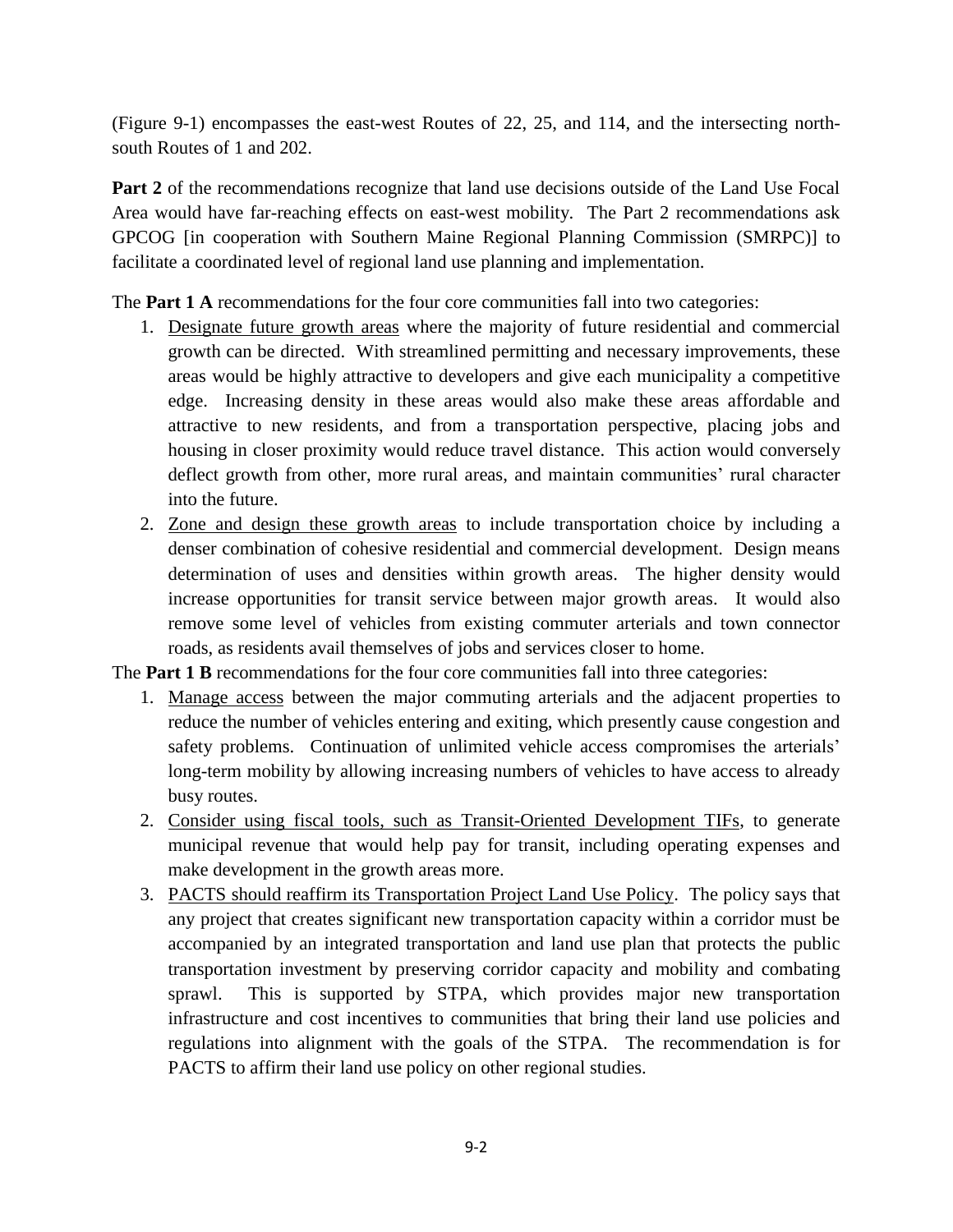Summary - Recommendation Part 1A above must be implemented in four core communities prior to construction of any new infrastructure; Recommendation 1B above must be implemented prior to completion of such new infrastructure.

**Part 2** of the Land Use recommendations recognizes that land use decisions outside of the Land Use Focal Area, including in the remainder of the host municipalities, Portland, and the outer suburbs of Standish, Buxton, and Hollis, would have far-reaching effects on east-west mobility – and on whether the "Urban and Rural Form" regional land use pattern that serves as a reference point for this Study can be realized over the next 25 years. These recommendations ask GPCOG (in cooperation with SMRPC with respect to bordering York County towns) to facilitate a new level of regional land use planning and implementation.

The land use recommendations were determined based upon input from Study Area community planners during the land use workshops conducted as part of the Study. Part 2 recommendations were identified as necessary elements in order to assist with the current challenge of shifting development to growth areas while still allowing all landowners the opportunity to sell their land for development. Both the TOD rights program and model ordinance provisions are key to achieving the Urban and Rural Form land use pattern.

Part 2 Recommendations include:

- 1. A two-phase residential Transfer of Development Rights program would be developed in conjunction with the communities. The program allows landowners in areas with lowerdensity zoning to sell a portion or all of their land's development rights to developers who are building projects in high-density growth areas. Phase 1 is patterned on existing programs (2010) in Gorham and Scarborough; Phase 2 would be regional and allow landowners more latitude by providing a broader opportunity to transfer rights.
- 2. GPCOG would create model ordinance provisions to aid communities in leveling the development playing field. This means that no municipality can provide communityspecific incentives to attract development that are destructive to the goals of the regional transportation system and subsequently put neighboring communities at a disadvantage.

Section 9.5, *Next* Steps identifies the tasks that would guide communities towards implementation of the Land Use recommendations.

# **9.2 Transit Recommendations**

#### **Opportunities**

This Study recommends that the most promising transit elements from the Full Transit Scenario should be evaluated in greater detail to determine viability, priority, and funding opportunity. The opportunities to expand and increase public transit service in the Study Area, based on the above assumptions, are significant. The recommendations for expansion and improvements fall into two distinct categories:  $1<sup>st</sup>$  and  $2<sup>nd</sup>$  tiers. The intent of the  $1<sup>st</sup>$  tier recommendations is to identify specific routes, corridors and services that should be advanced for a more detailed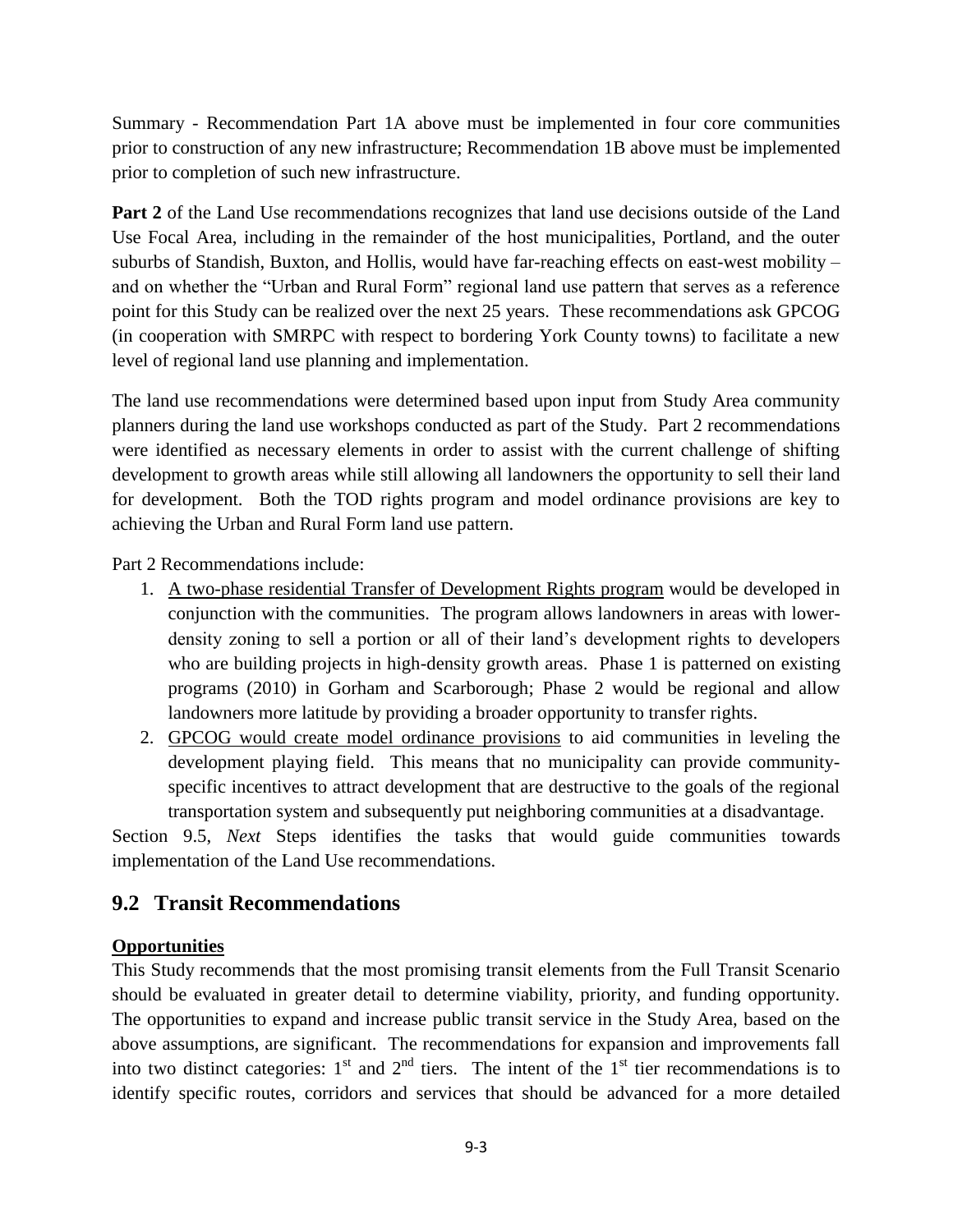analysis in Phase II of the Gorham East-West Corridor Feasibility Study. Whereas, the  $2<sup>nd</sup>$  tier recommendations would identify not only routes, corridors, and services, but also changes in public policy, funding and operations that would take more time to evolve.

The Full Transit Scenario identified expansions to existing service as well as proposed new service and modal connection opportunities. All new service opportunities are predicated on previously identified increases in employment and population densities at each end of the proposed transit routes and around intermediate stops along the proposed transit routes. In addition, there are a number of policy, infrastructure and service improvements that can be implemented to facilitate the growth in transit ridership.

# **Prioritization Criteria**

The recommendations identify specific actions and Study directions for the next phases of work as well as specific areas for land use and roadway improvements. The criteria for selecting 1<sup>st</sup> tier priority transit corridors and services were developed based on an assessment of the most viable corridors and services.

Specifically, the criteria for selecting transit routes and services for Phase II analysis were:

- 1. Those routes or enhancements that would address growing demand and increase ridership, such as expansion on existing routes and transit circulators needed in the region's principal activity centers in order to gather and disperse transit patrons.
- 2. Those corridors where congestion is already high (levels of service at E or F) and are projected to continue to degrade over the next few years and where expansion of service or decrease in headways would increase ridership and decrease congestion.
- 3. The routes would be representative by geography (servicing each of the Study Area communities) and mode (priority bus, express bus and commuter/light rail option).

The 2<sup>nd</sup> tier priority was given to those routes and enhancements important to expanding the network, addressing ridership needs now or later, and managing congestion for the proposed growth by 2035 that can be evaluated over time, by the state, municipalities and improved regional transit service planning.

The key corridors of concern were identified throughout the Study Area based on current travel patterns and demand/employment centers such as the City Portland, the Maine Mall, the University of Southern Maine, Medical areas as well as potential future employment/growth centers identified by the local and regional planners in each of the four core communities, such as downtown Gorham, downtown Westbrook, Stroudwater Place, etc.

Within the Study Area, public transit routes would also be extended along the four major highway corridors, U.S. Route 1, U.S. Route 302 and State Routes 22 and 25.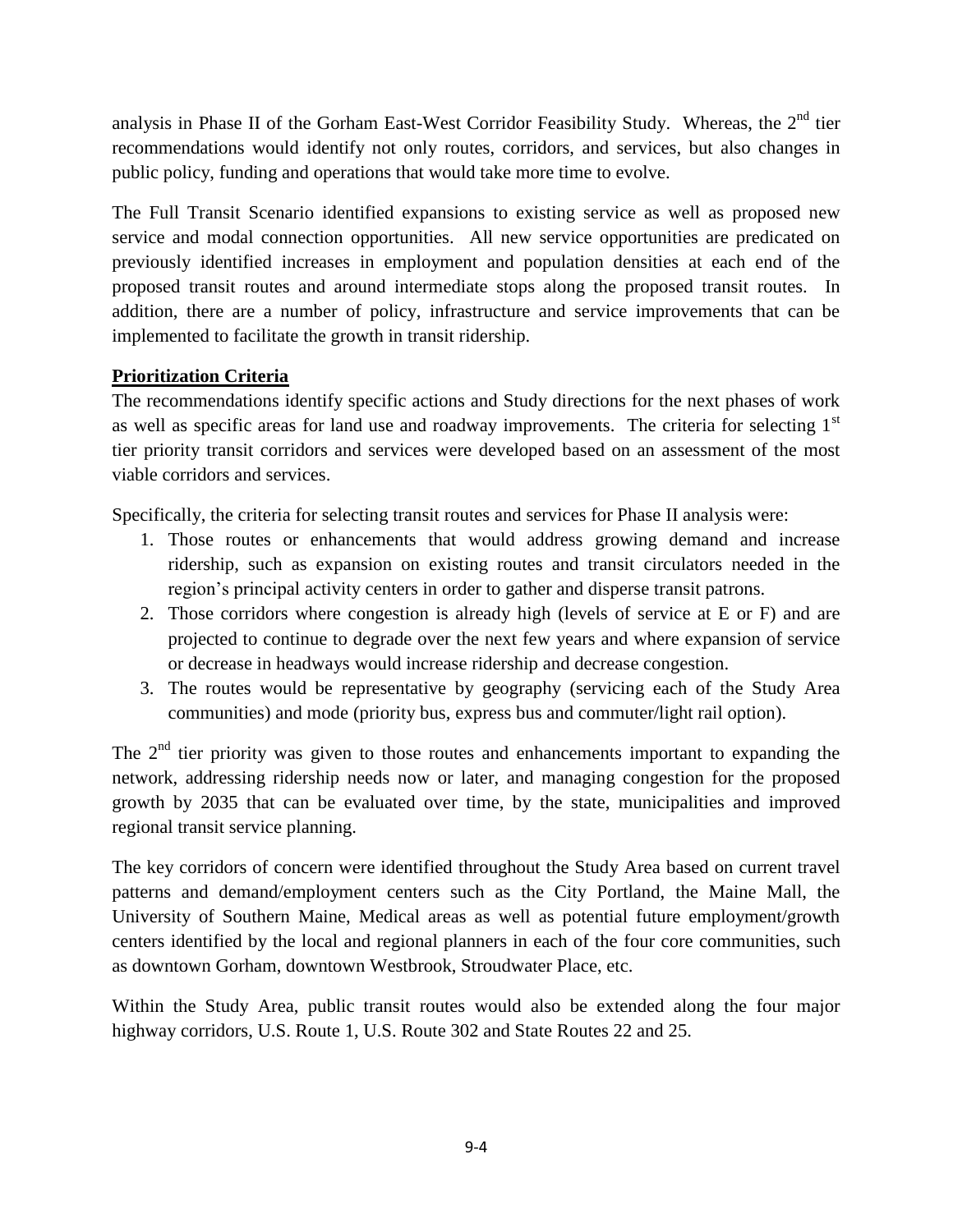

Figure 9-2 Full Transit Scenario 1<sup>st</sup> Tier Recommendations

### **1 st Tier Priority Recommendations**

There are three categories of recommendations selected as  $1<sup>st</sup>$  tier priority based on their potential to reduce traffic congestion and increase public transit ridership:

- Decreasing headways on existing fixed-route and express bus services;  $\bullet$
- Providing traffic circulators in two key activity centers; and $\bullet$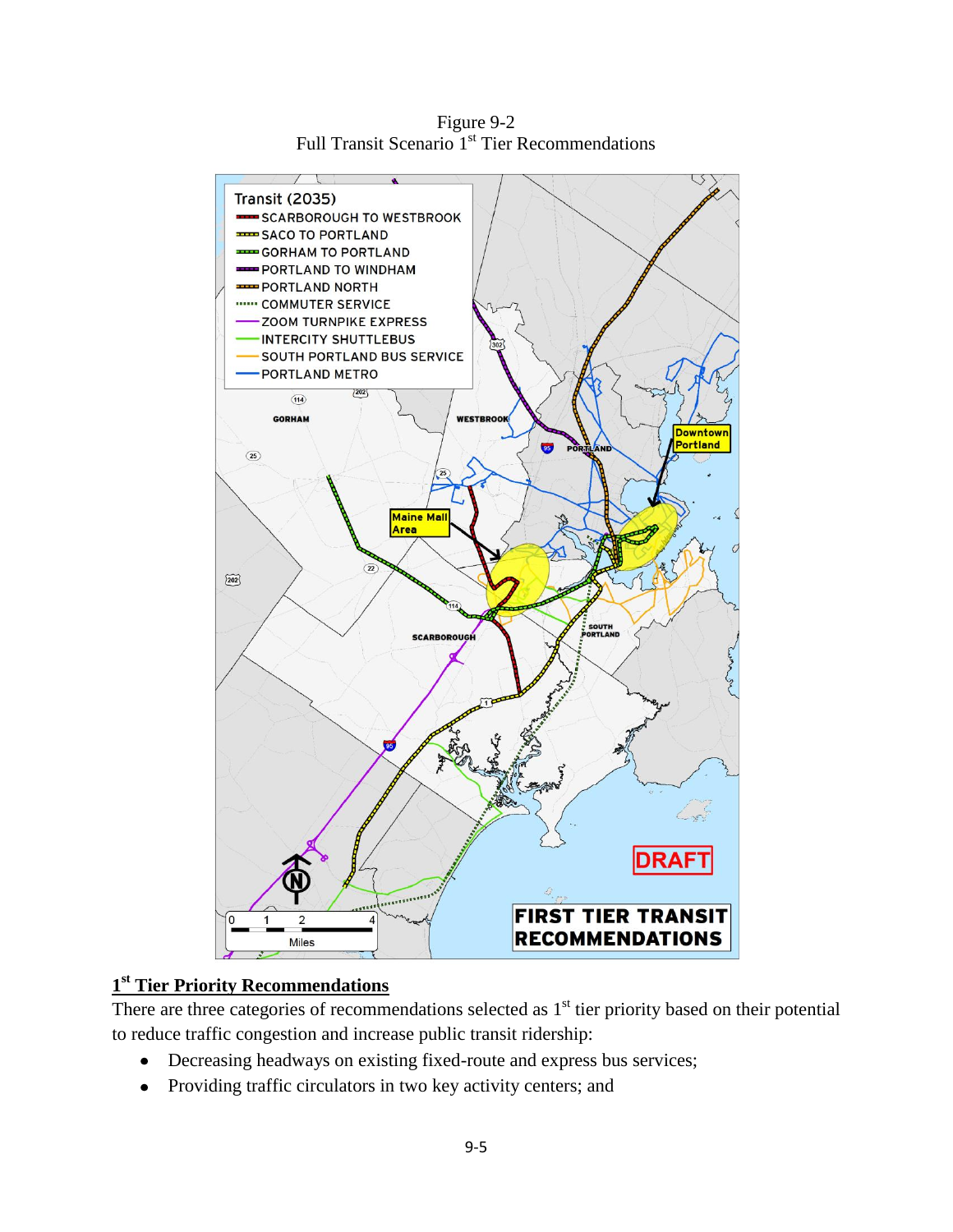Adding new bus service and connections to ease congestion along the four major highway corridors identified above.

In addition, the Phase II study would need to closely examine the following:

- Specific routing and scheduling parameters;
- Locations of public transit stops;
- Locations of parking facilities and public transit shelters;
- Roadway and intersections improvements required to support transit service assumptions; and
- The need for additional roadway widening for dedicated public transit lanes.

Finally, these corridors need to be examined carefully at the municipal level as priority locations for policy and land use changes necessary to support public transit.

Figure 9-2 illustrates the  $1<sup>st</sup>$  tier recommendations described in detail in Table 9-1. The areas in yellow indicate routes for which the proposed alignment has not yet been determined and would need to be fully explored in Phase II.

| <b>New Bus Transit Service</b> |                                              |                  |                                                                                                                                                                                                                                                                                                             |                |
|--------------------------------|----------------------------------------------|------------------|-------------------------------------------------------------------------------------------------------------------------------------------------------------------------------------------------------------------------------------------------------------------------------------------------------------|----------------|
| <b>Transit</b><br>Route #      | <b>Connection</b>                            | <b>Mode</b>      | Route                                                                                                                                                                                                                                                                                                       | <b>Headway</b> |
| $\mathbf{1}$                   | Downtown Portland<br>Circulator              | <b>Local Bus</b> | Connecting the Portland Transportation<br>Center, Bayside, Pulse, Old Port, and<br>Commercial Street, making use of the<br>abandoned rail rights-of-way as well as<br>public streets. Would enhance coverage<br>offered by existing and future radial bus and<br>rail transit service to Downtown Portland. | 10 minutes     |
| $\overline{2}$                 | Maine Mall Area<br>Circulator                | <b>Local Bus</b> | Connecting the Maine Mall, UNUM,<br>Portland Jetport, Fairchild (Western Ave<br>corridor), Brick Hill, Clarks Pond,<br>Scarborough Gallery, and Target. Would<br>significantly expand the coverage offered by<br>existing and future transit services in this<br>part of the region.                        | 10 minutes     |
| 3                              | Scarborough to<br>Maine Mall to<br>Westbrook | <b>Local Bus</b> | Connecting the Oak Hill intersection, the<br>Maine Mall Circulator, Gannett Drive, Five<br>Star Industrial Park, and downtown<br>Westbrook. This service could transport on<br>the order of 50 passengers in each bus<br>during the peak hour.                                                              | 10 minutes     |

Table 9-1 1<sup>st</sup> Tier Public Transit Recommendations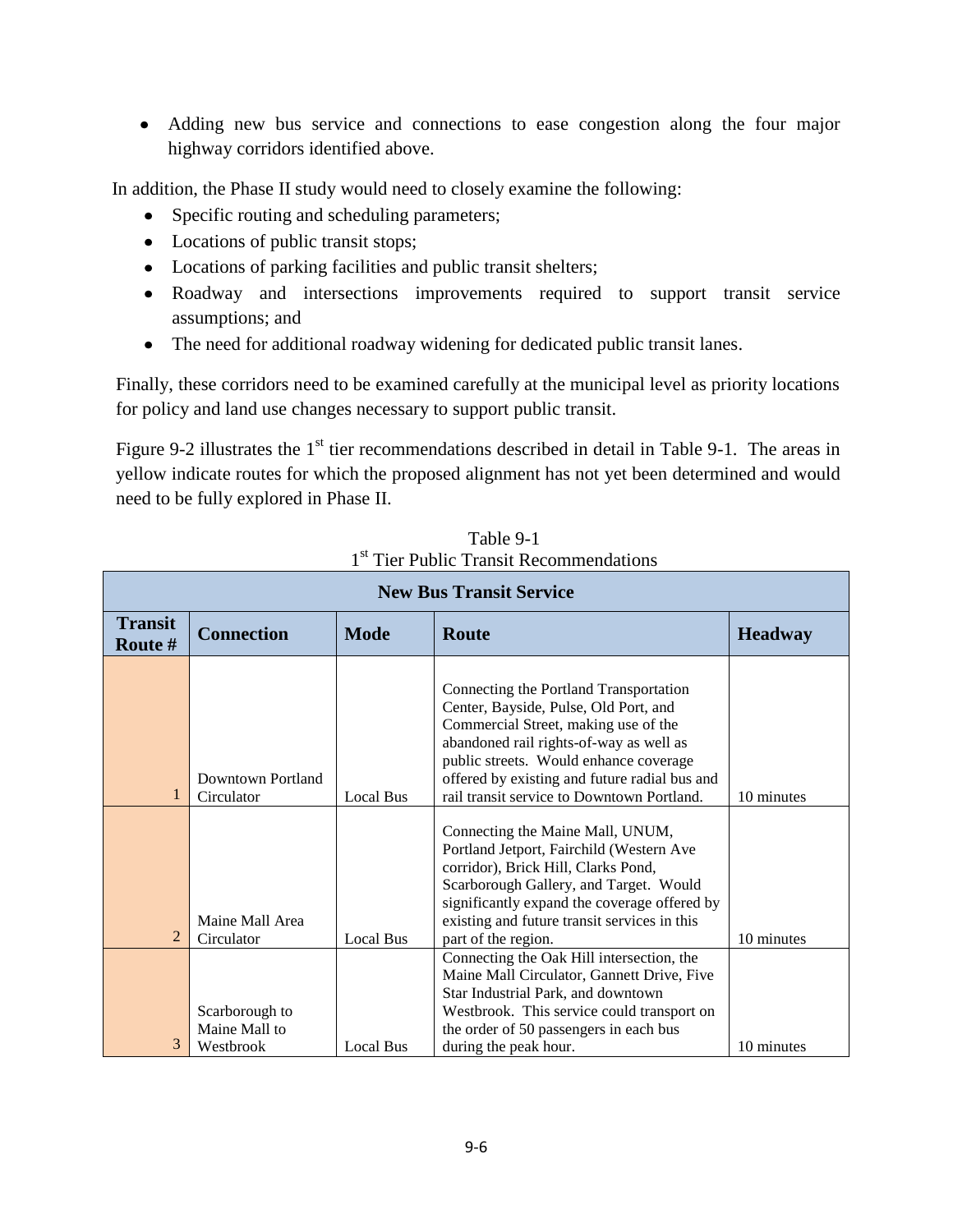| 4 | Saco to Scarborough<br>to Portland        | Local Bus          | Connecting Saco, Dunstan Corner, Oak<br>Hill, Maine Medical Center (Scarborough),<br>intersection Maine Turnpike Authority<br>(MTA) Exit 45 Turnpike Spur and U.S.<br>Route 1, Cash Corner, and the Portland<br>Transportation Center.                                                                                                                                                                    | 20 minutes |
|---|-------------------------------------------|--------------------|-----------------------------------------------------------------------------------------------------------------------------------------------------------------------------------------------------------------------------------------------------------------------------------------------------------------------------------------------------------------------------------------------------------|------------|
| 5 | Saco to Scarborough<br>to Portland - ZOOM | <b>Express Bus</b> | Add a ZOOM stop at the MTA Exit 42 park<br>and ride lot.                                                                                                                                                                                                                                                                                                                                                  | 20 minutes |
|   | Gorham to Maine                           |                    | Connecting downtown Gorham, the Maine<br>Mall area (at a circulator stop), and the<br>Portland Transportation Center. This<br>service would transport on the order of 90<br>passengers in the peak hour. This service<br>includes a bus-only bypass of the Route<br>22/114 Overlap where it is expected to<br>become increasingly congested in the future<br>and the addition of a bus-only lane on I-295 |            |
| 8 | Mall to Portland                          | <b>Express Bus</b> | between Exits 1 and 5.                                                                                                                                                                                                                                                                                                                                                                                    | 20 minutes |

| New Commuter Rail, Light Rail or Express Bus <sup>1</sup> |                                                                    |                     |                                            |                |
|-----------------------------------------------------------|--------------------------------------------------------------------|---------------------|--------------------------------------------|----------------|
| <b>Transit</b><br>Route #                                 | <b>Connection</b><br><b>Mode</b><br><b>Route</b><br><b>Headway</b> |                     |                                            |                |
|                                                           |                                                                    |                     | Connecting Saco and the Portland           |                |
|                                                           | Saco to Portland                                                   | Commuter            | Transportation Center with stops in Old    |                |
|                                                           | along the Amtrak                                                   | Rail or             | Orchard Beach, Scarborough, and South      |                |
| 15                                                        | Corridor                                                           | <b>Express Bus</b>  | Portland.                                  | 30 minutes     |
|                                                           |                                                                    |                     | Between the Portland Transportation Center |                |
|                                                           |                                                                    |                     | and Morrills Corner (with a stop at        |                |
|                                                           |                                                                    |                     | Woodfords Corner) and continue as express  |                |
|                                                           |                                                                    |                     | bus service along Route 302 with stops at  |                |
|                                                           |                                                                    |                     | the Riverside Street growth center, Prides |                |
|                                                           | Portland to                                                        | Commuter            | Corner, and North Windham. This service    |                |
|                                                           | <b>Westbrook to North</b>                                          | Rail or             | would transport on the order of 80         |                |
| 16                                                        | Windham                                                            | Express Bus         | passengers in the peak hour.               | 20 minutes     |
|                                                           |                                                                    | <b>Express Bus</b>  | Connecting the Portland Transportation     |                |
|                                                           |                                                                    | $\alpha$            | Center and Brunswick with stops in         |                |
|                                                           |                                                                    | Commuter $\sqrt{ }$ | Yarmouth, and Freeport. This service       |                |
|                                                           |                                                                    | Passenger           | would transport on the order of 100        | Less that once |
| 20                                                        | <b>Portland North</b>                                              | Rail Service        | passengers in the peak hour <sup>2</sup> . | per hour.      |

1 – The Express Bus would be the more logical early transit mode option along these three proposed transit routes. 2 – The 100 passengers in the peak hour was used in the development of the transit model and may not necessarily agree with the ridership numbers from the recent MaineDOT "Portland North Alternatives Modes Transportation Study".

### *1 st Tier Recommendation: Existing Fixed-Route and Express Bus Transit Service*

For existing bus transit services in the region, significant reductions in headways during peak hours were found to improve ridership. For this Study, the following headways were tested:

• METRO – 10 minute headways on arterial streets and major collectors;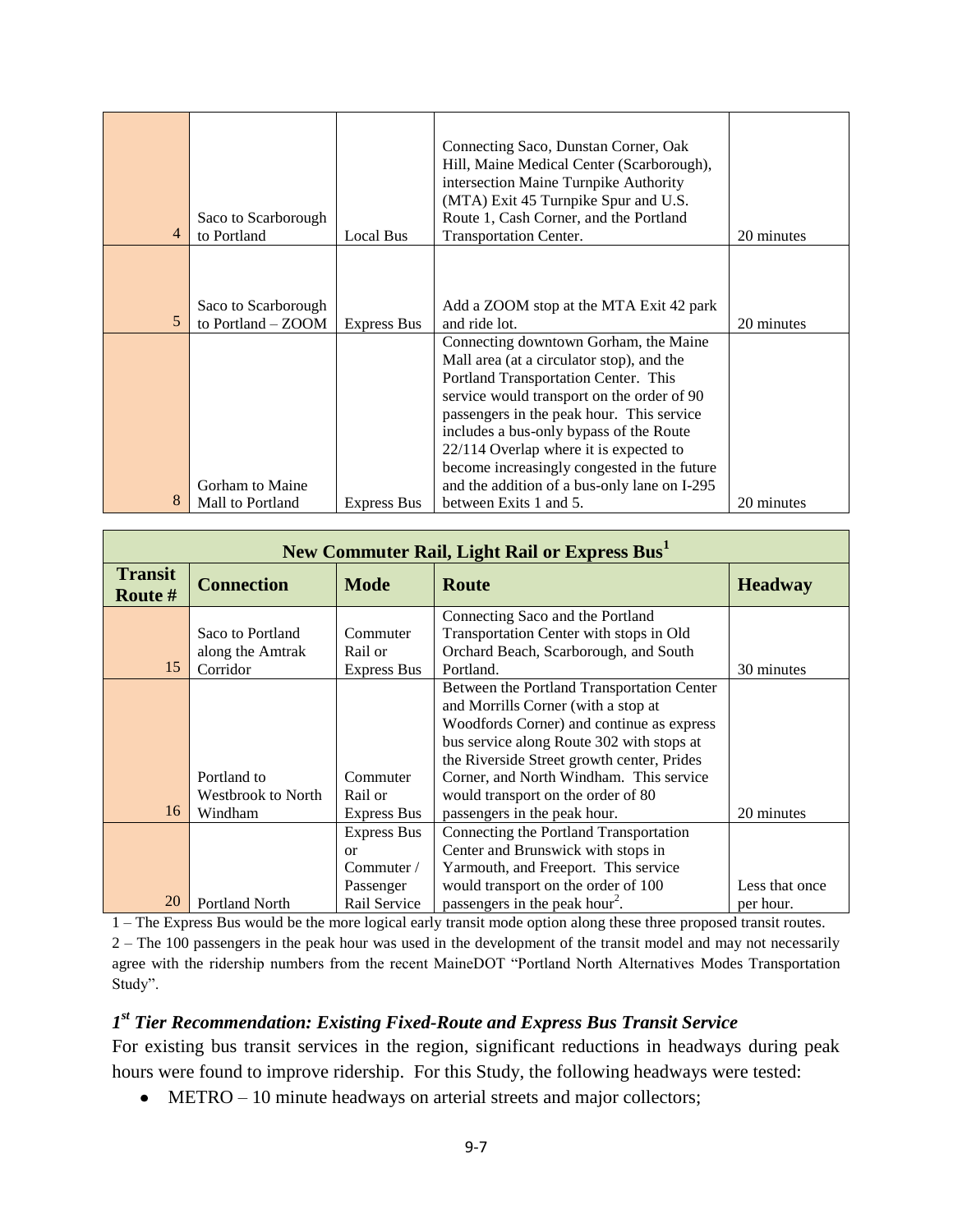

Figure 9-3 Full Transit Scenario 2<sup>nd</sup> Tier Recommendations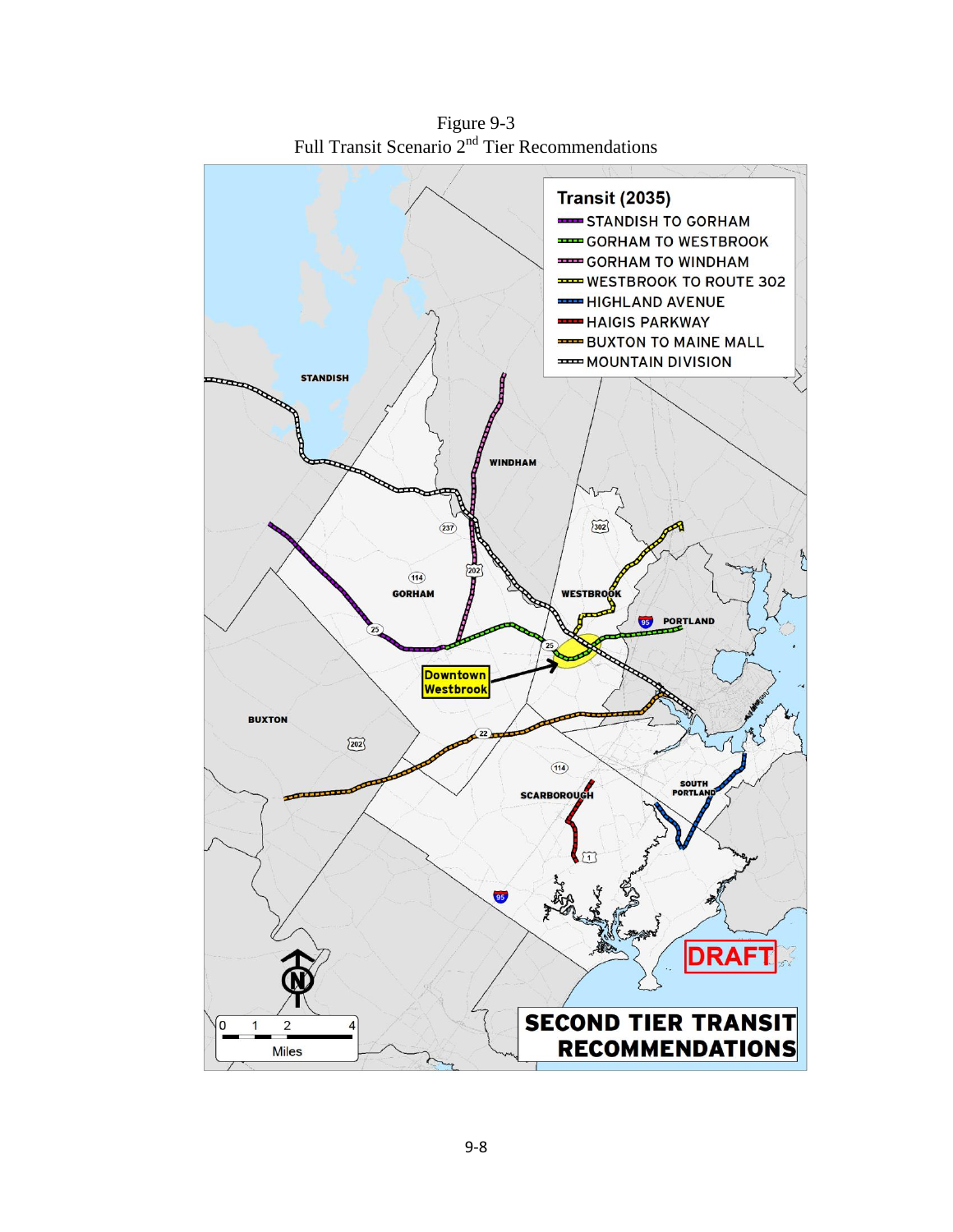- South Portland Bus Service 10 minute headways on arterial streets and major collectors;
- ShuttleBus (Tri-Town and InterCity) 20 minute headways; and
- ZOOM 20 minute headways.

The  $1<sup>st</sup>$  Tier Public Transit Recommendations are forecasted to carry 1,200 peak hour passengers and provide benefits to roadway segments and intersections along the four major highway corridors that are or would experience LOS E and F.

### **2 nd Tier Priority Recommendations**

The following transit routes and corridors provide connections between new and existing transit routes as well as alternative transit options such as commuter rail or light rail. The corridors hold good potential for increasing ridership and connecting key activity centers in the four core communities. The transit routes identified in Table 9-2 would also require an analysis of stops, parking facilities and other amenities to realize their full potential for transit ridership. Figure 9- 3 illustrates the 2nd tier recommendations described in Table 9-2.

| <b>New Bus Transit Service</b> |                                                             |                  |                                                                                                                                                                                                                                                                                                                                                                                  |            |  |  |  |
|--------------------------------|-------------------------------------------------------------|------------------|----------------------------------------------------------------------------------------------------------------------------------------------------------------------------------------------------------------------------------------------------------------------------------------------------------------------------------------------------------------------------------|------------|--|--|--|
| <b>Transit</b><br>Route #      | <b>Connection</b><br><b>Mode</b><br>Route<br><b>Headway</b> |                  |                                                                                                                                                                                                                                                                                                                                                                                  |            |  |  |  |
|                                |                                                             |                  |                                                                                                                                                                                                                                                                                                                                                                                  |            |  |  |  |
|                                |                                                             |                  | Between Standish (intersection of Routes)<br>25 and 35) and Gorham Village. This<br>service would transport on the order of 10<br>passengers in the peak hour along a                                                                                                                                                                                                            |            |  |  |  |
| 6                              | <b>Standish to Gorham</b>                                   | <b>Local Bus</b> | corridor that does not have projected LOS<br>E or F.                                                                                                                                                                                                                                                                                                                             | 20 minutes |  |  |  |
| 7                              | Gorham to<br>Westbrook to<br><b>Morrills Corner</b>         | <b>Local Bus</b> | Between Gorham Village (center of<br>downtown) and downtown Westbrook<br>along Route 25, and between downtown<br>Westbrook and Morrills Corner in Portland<br>along Warren Avenue. This service would<br>transport on the order of 20-30 passengers<br>in the peak hour. This corridor connects<br>activity centers and has intersection and<br>roadway segments at LOS E and F. | 10 minutes |  |  |  |
| 9                              | Gorham to North<br>Windham                                  | <b>Local Bus</b> | Connecting Gorham Village, Little Falls,<br>the Route 202/302 rotary, and the North<br>Windham commercial district. This<br>service would transport on the order of 10<br>passengers in the peak hour. The Route<br>202 corridor connects activity centers and<br>has intersection and roadway segments<br>projected at LOS E and F.                                             | 20 minutes |  |  |  |

Table 9-2 2<sup>nd</sup> Tier Public Transit Recommendations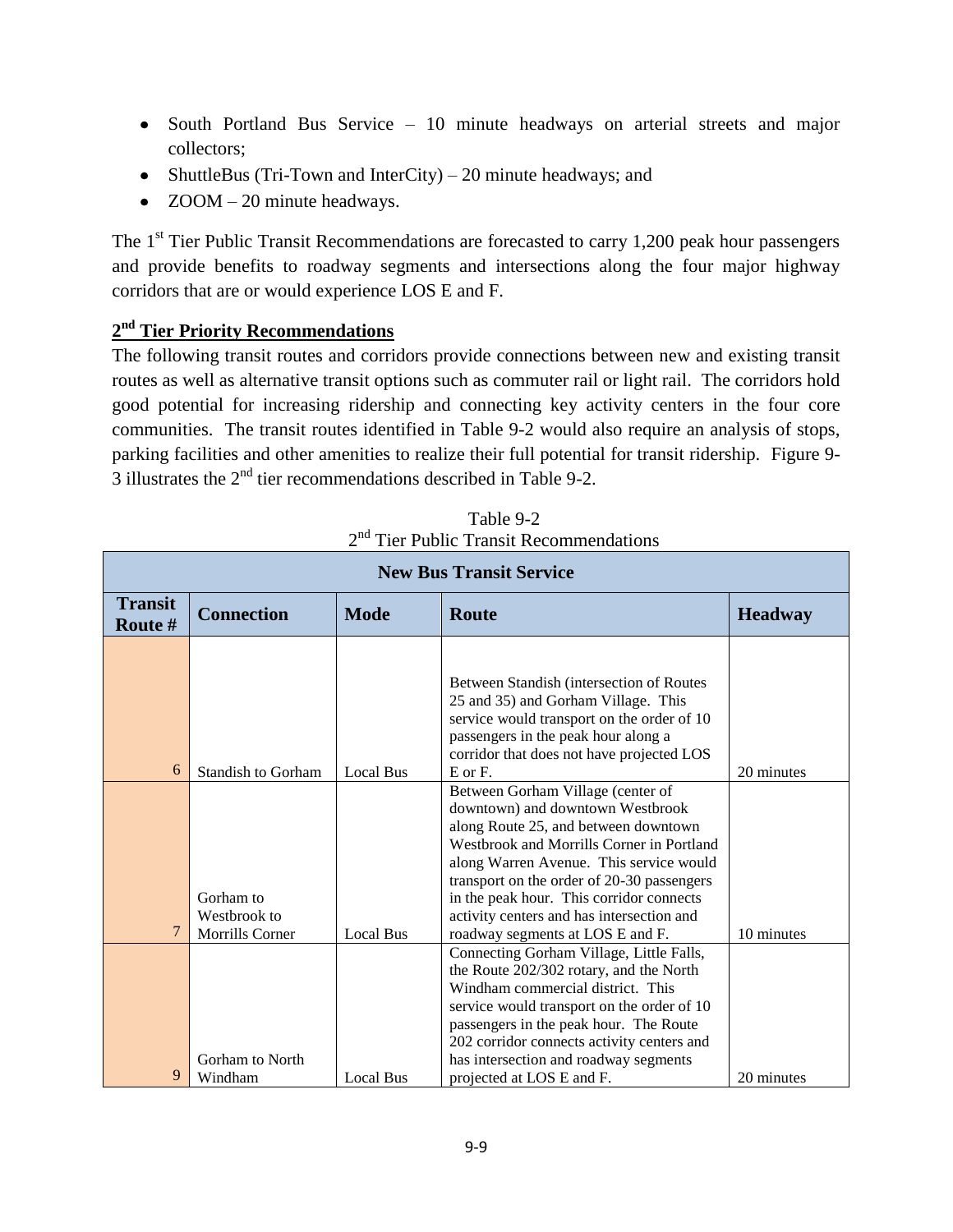| 10 | Westbrook<br>Downtown to Route<br>302                             | Local Bus        | Between downtown Westbrook and the<br>Duck Pond area and between downtown<br>Westbrook and the Prides Corner growth<br>center. This service would transport on the<br>order of 20-30 passengers in the peak hour.<br>This corridor connects activity centers and<br>has intersection and roadway segments at<br>LOS E and F.                                | 20 minutes |
|----|-------------------------------------------------------------------|------------------|-------------------------------------------------------------------------------------------------------------------------------------------------------------------------------------------------------------------------------------------------------------------------------------------------------------------------------------------------------------|------------|
| 11 | Raymond to<br>Windham                                             | <b>Local Bus</b> | Between Raymond and North Windham.<br>(This Transit Route would connect at the<br>end point of Transit Route 16 in Table 9-<br>1.)                                                                                                                                                                                                                          | 20 minutes |
| 12 | Scarborough to<br>South Portland                                  | <b>Local Bus</b> | Between East Scarborough and South<br>Portland along Highland Avenue and<br>between East Scarborough and the U.S.<br>Route 1/Pleasant Hill Road intersection.<br>This service would transport on the order<br>of 20 passengers in the peak hour. This<br>corridor connects activity centers and has<br>intersection and roadway segments at LOS<br>E and F. | 20 minutes |
| 13 | Maine Mall to<br>Haigis Parkway to<br><b>Dunstan Corner</b>       | Local Bus        | Between the Maine Mall Circulator, the<br>MTA Exit 42 area, Haigis Parkway, and<br>Dunstan Corner. This service would<br>transport on the order of 30 passengers in<br>the peak hour. This corridor connects<br>activity centers and may have intersection<br>and roadway segments at LOS E and F.                                                          | 20 minutes |
| 18 | Downtown<br>Westbrook<br>Circulator                               | <b>Local Bus</b> | Connecting the key destinations in<br>downtown Westbrook, including a<br>potential transit service hub and a transit<br>station at the Mountain Division Rail Line.                                                                                                                                                                                         | 10 minutes |
| 19 | <b>Buxton to Maine</b><br>Mall Area<br>Circulator via Route<br>22 | Local Bus        | Along the Route 22 corridor connecting<br>the Buxton Municipal Center with South<br>Gorham, UNUM, and the Maine Mall Area<br>Circulator. This service would transport<br>on the order of 35 passengers in the peak<br>hour. This corridor connects activity<br>centers and has intersection and roadway<br>segments at LOS E and F.                         | 10 minutes |

| <b>New Commuter Rail, Light Rail or Express Bus</b> |                                                                       |                                             |                                                                                                                                                    |            |  |  |
|-----------------------------------------------------|-----------------------------------------------------------------------|---------------------------------------------|----------------------------------------------------------------------------------------------------------------------------------------------------|------------|--|--|
| <b>Transit</b><br>Route #                           | <b>Mode</b><br><b>Connection</b><br><b>Route</b>                      |                                             |                                                                                                                                                    |            |  |  |
|                                                     |                                                                       |                                             | Connecting the Portland Transportation<br>Center and South Windham/Little Falls<br>with intermediate stops at Rand Road and<br>downtown Westbrook. | 20 minutes |  |  |
|                                                     | <b>Mountain Division</b><br>rail line along the<br>existing rail line | Express Bus<br>or Commuter<br>Rail or Light | Continue the rail service to Fryeburg with<br>stops in Sebago Lake Village and Steep<br>Falls. This service would transport on the                 |            |  |  |
| 14                                                  | right-of-way.                                                         | Rail                                        | order of 40 passengers in the peak hour.                                                                                                           | 40 minutes |  |  |

r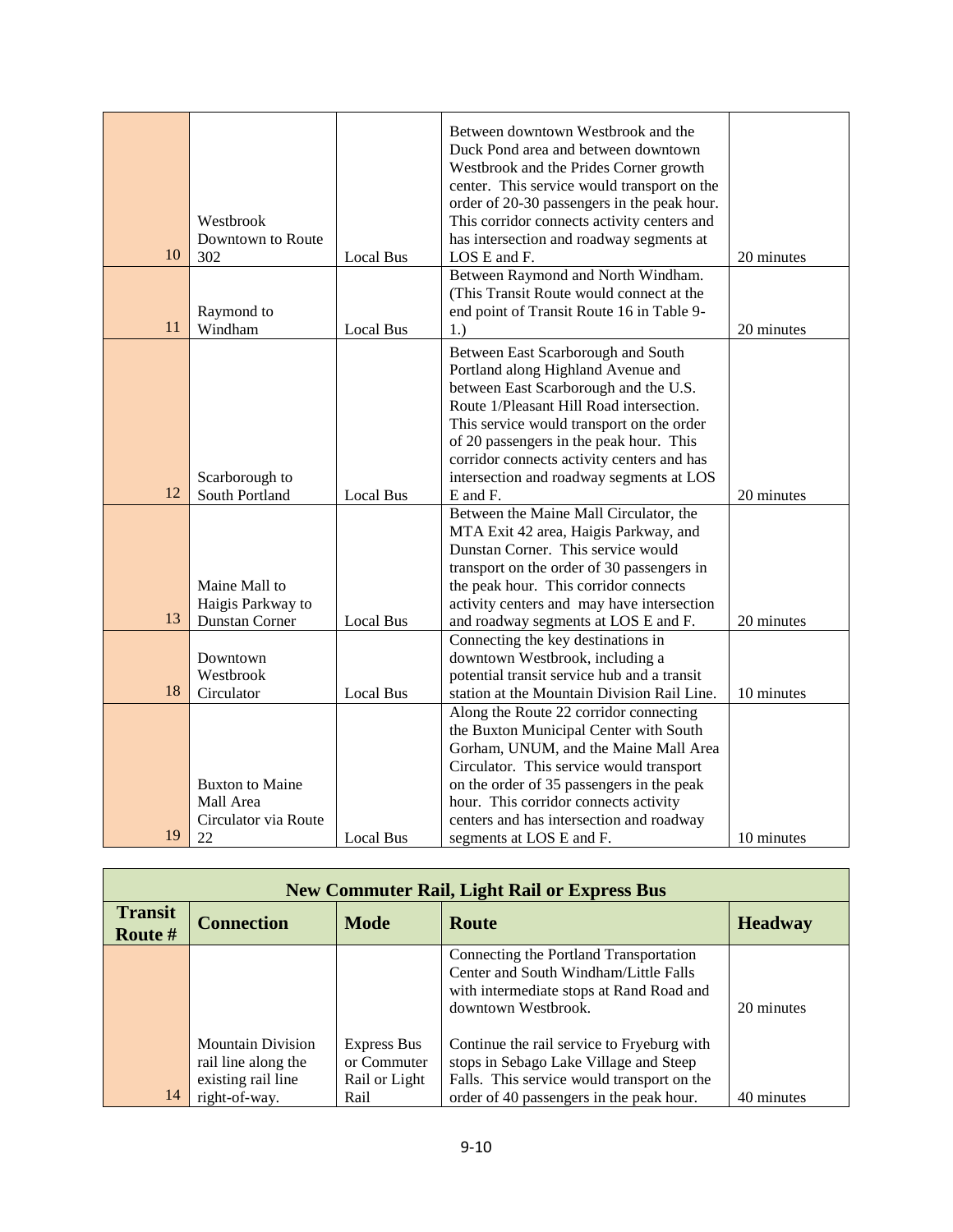|              |             | Between downtown Westbrook (at the          |            |
|--------------|-------------|---------------------------------------------|------------|
|              |             | Mountain Division rail line hub) and        |            |
|              |             | Gorham Village via an exclusive right-of-   |            |
|              |             | way. This service would transport on the    |            |
|              |             | order of 40 passengers in the peak hour.    |            |
|              | Express Bus | This corridor connects activity centers and |            |
| Westbrook to | or Commuter | may have intersection and roadway           |            |
| Gorham       | Rail        | segments at LOS E and F.                    | 20 minutes |

The  $2<sup>nd</sup>$  Tier Public Transit Recommendations are forecast to carry 1,300 peak hour passengers and would provide additional benefits to segments of the major transportation corridors in the Study Area that experience LOS E and F.

### **Full Transit Scenario: Service Enhancements**

To realize the potential of the Full Transit Scenario's expanded transit network in 2035 would require changes in the operations and services currently available and provided in the Study Area. Specifically, in the long-term, other considerations for service enhancements should be identified, evaluated and if feasible accommodated during the planning stage, not only for public transit but also for the benefit of roadways and local development projects in the target corridors including:

- Location of parking facilities to support commuter rail.
- Location of parking facilities to support park and ride for bus service.
- Roadway and intersection improvements to allow for 10 to 30 minute headways on critical corridors (including, but not limited to bus priority lanes and signalization, and dedicated lanes for buses).
- Provision of amenities to support transfers from express bus or light rail to bus service or vice versa.

### **Full Transit Scenario: Service Needs by Corridor**

Institute operational service improvements necessary to expand public transit ridership and the transit network. There are a number of operational services that should be considered and in some instances implemented when feasible to attract and retain ridership. Phase II of the Gorham East-West Corridor Feasibility Study would need to carefully examine the following service needs prior to the selection of new or expanded transit routes for investment.

- 1. Prioritize those locations and transit routes for operational enhancements (amenities, etc) where ridership potential is the highest.
- 2. All locations selected must be closely coordinated with municipalities for local incentives for land use controls, parking facilities, transit stops, etc.
- 3. These locations should also be defined and coordinated with local and regional entities for prioritizing roadway and intersection improvements.
- 4. Carefully evaluate and locate transit stops to improve access and to decrease travel times. Work with local municipalities to coordinate planning and development review of projects along the corridors to identify strategic locations for public transit stops.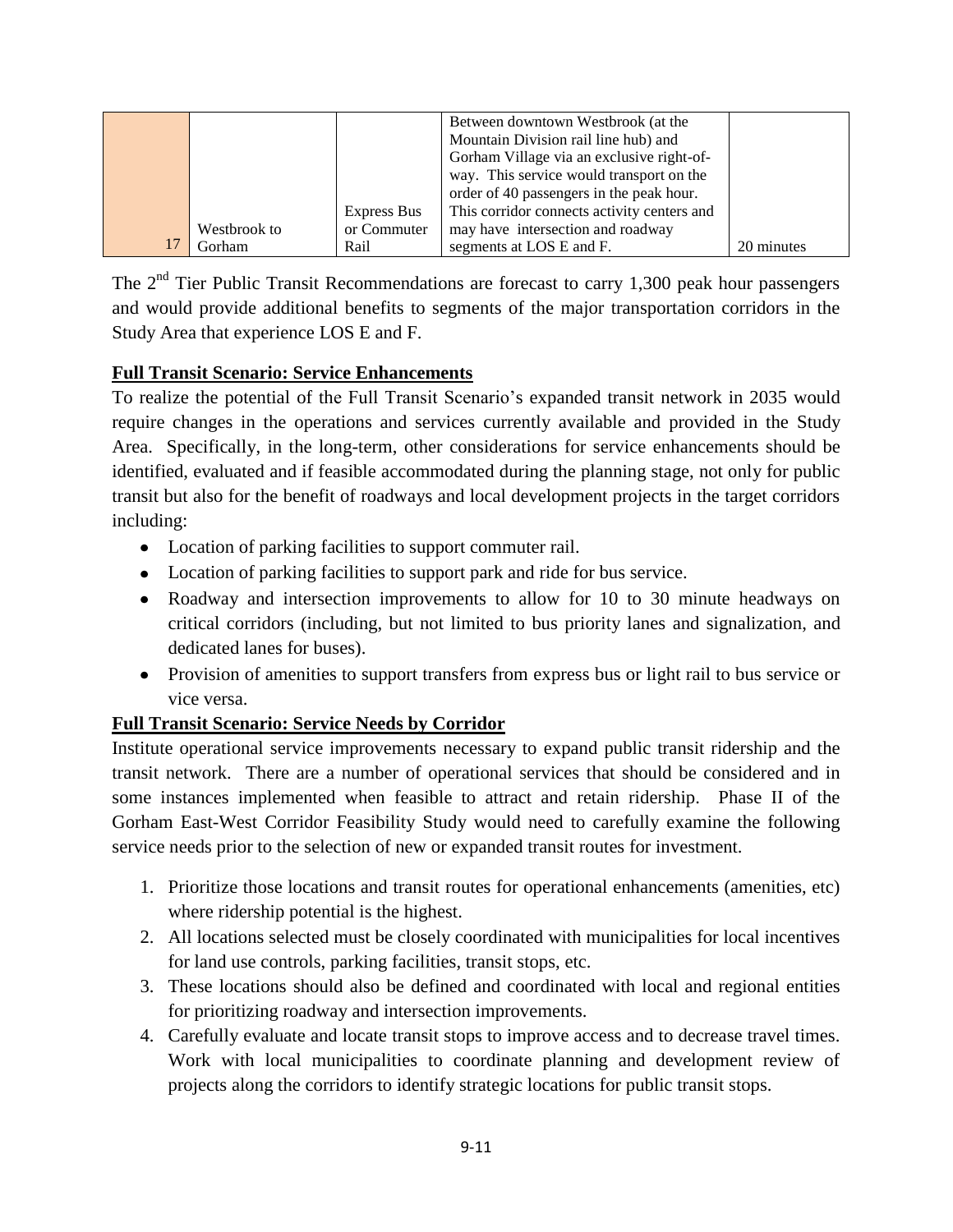- 5. Identify and remediate any gaps in existing transit network coverage. Identify those expansion areas or new linkages that would address the gaps and increase ridership.
- 6. Adjust the schedules according to peak hour opportunities for high priority routes, and time the services based on demand. Publish schedules and allow for phone/web links to schedules, where possible.
- 7. Evaluate the investment required in roadway and intersection improvements to eliminate potential delays during peak hour travel times. Allow for dedicated roadway lane use during peak hours along high priority routes.
- 8. Along key corridors, identify locations for transfers and align service schedules for connecting modes to be reliable and reduce wait times. Provide free transfers, and provide adequate amenities at transfer locations (bus shelters, commercial services, etc) where possible.

Once a transit study advisory group has been established to review the findings of Phase II of the Gorham East-West Corridor Feasibility Study, a key action item would be to identify target populations and venues to promote ridership, specifically: students, seniors, the disabled, special events and sports venues as well as commuters. The action would be to identify the populations and develop a set of discounts and marketing strategies to encourage ridership.

#### **Full Transit Scenario: Capital and Operations Cost**

The planning level cost estimate in 2010 dollars to implement the Full Transit Scenario<sup>30</sup> is summarized below.

| \$84,000,000 |
|--------------|
| \$61,000,000 |
| \$23,000,000 |
|              |

| <b>Total Annual Operations Cost:</b> | \$41,000,000 |  |
|--------------------------------------|--------------|--|
| Tier 1:                              | \$27,000,000 |  |
| Tier 2:                              | \$14,000,000 |  |

Total Estimated System/Network-Wide Facility Cost: \$28,500,000

| <b>Total Estimated Costs</b> | \$153,500,000 |
|------------------------------|---------------|
| Tier 1:                      | \$88,000,000  |
| Tier 2:                      | \$37,000,000  |
| Network:                     | \$28,500,000  |

l

 $^{30}$  It is important to note that these estimates do not include costs for rail stations, modifications, etc and are focused only on a transit/bus network.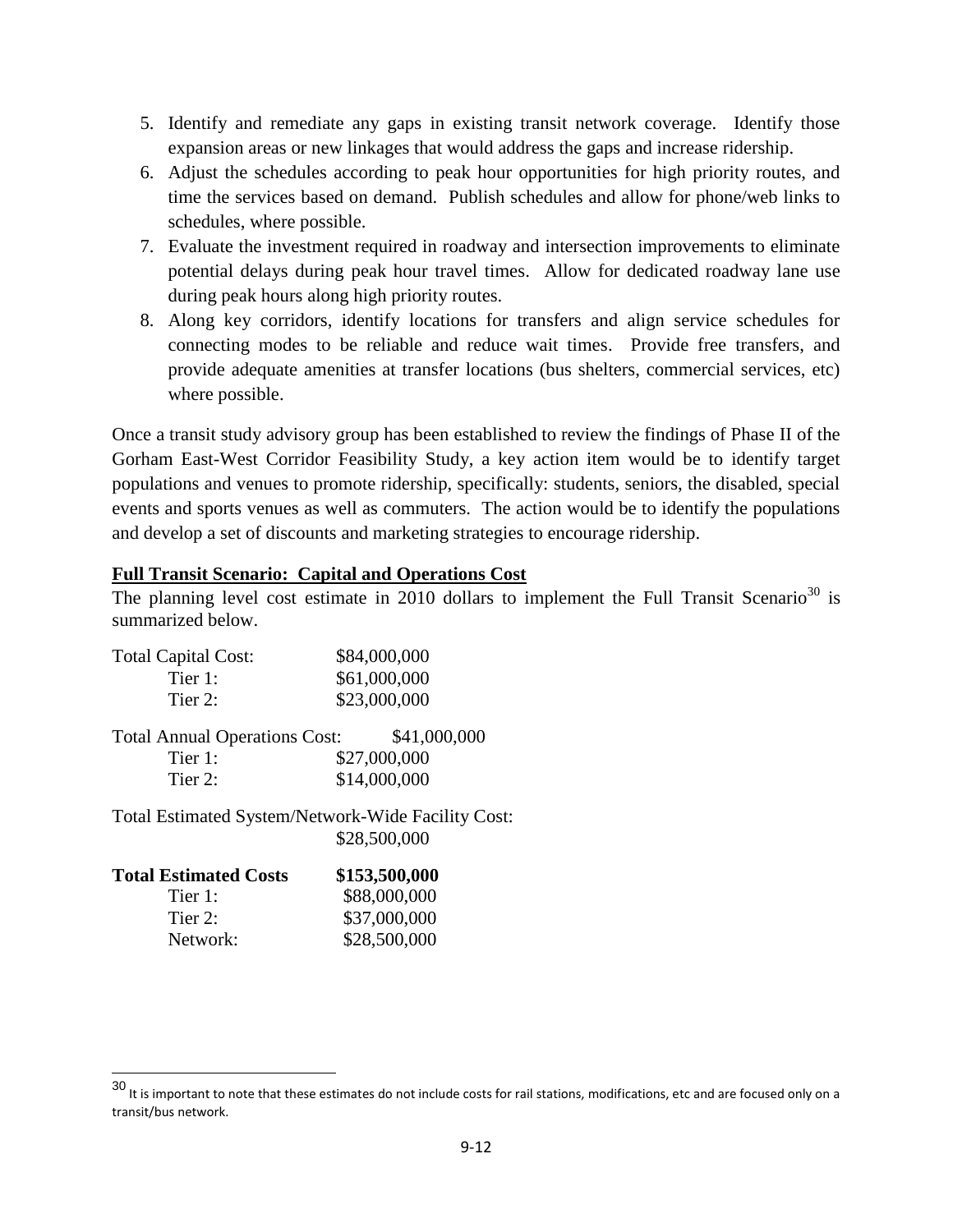### **Summary**

The Full Transit Scenario analysis identified a number of improvements to existing public transit routes and service as well as new service and connectors worthy of detailed examination in Phase II of the Gorham East-West Corridor Feasibility Study. It would be important to review these routes with more attention to location of stops, parking facilities and amenities. Obtaining the necessary headways of 10 to 30 minutes during peak hour may require dedicating lanes, widening roads and redesigning intersections for signal priority operations. Off the road stops and shelters and cut outs for stops should also be considered. Coordination with municipal planners will also be needed to identify locations and services necessary to support a transit-first corridor design.

To be effective, all transit improvement must be made in coordination with the Urban and Rural Form land use pattern and roadway improvements identified. They must occur in a coordinated and comprehensive manner.

# **TRANSIT POLICY OPPORTUNITIES**

The 2035 potential PM peak hour public transit mode share of almost six percent represents a significant change in the current approach to designing, operating and managing an integrated transportation system than exists today. It would require a coordinated and integrated approach and the political will and commitment at all levels of government to work together to:

- Coordinate regional land use planning, zoning regulations and policy;
- Consider transit-first standards to roadway design, prioritizing transit modes and operations;
- Channel developments into high density areas with guidelines for transit oriented site design and standards for safe, convenient and comfortable public transit operations and service; and
- Coordinate land use and transportation public policies and funding mechanisms among the local, regional and state governments to create an intermodal regional network for mobility.

### **Policy Recommendations**

To achieve a six to eight percent transit mode share, policy recommendations may include: *Locally*

- Concentrated efforts to manage urban development and preserve the form and function of rural areas, with parking limits and restrictions in growth centers, strong transit-oriented urban design and land use zoning for transit priority (access, loading and operations) built into development review and negotiations.
- Condition the approval of new development based on transit access with transit stops on site as opposed to on the roadway corridor –where shelter and amenities are available. This would require new policies for zoning and land use ordinances requiring that site design include such accommodations.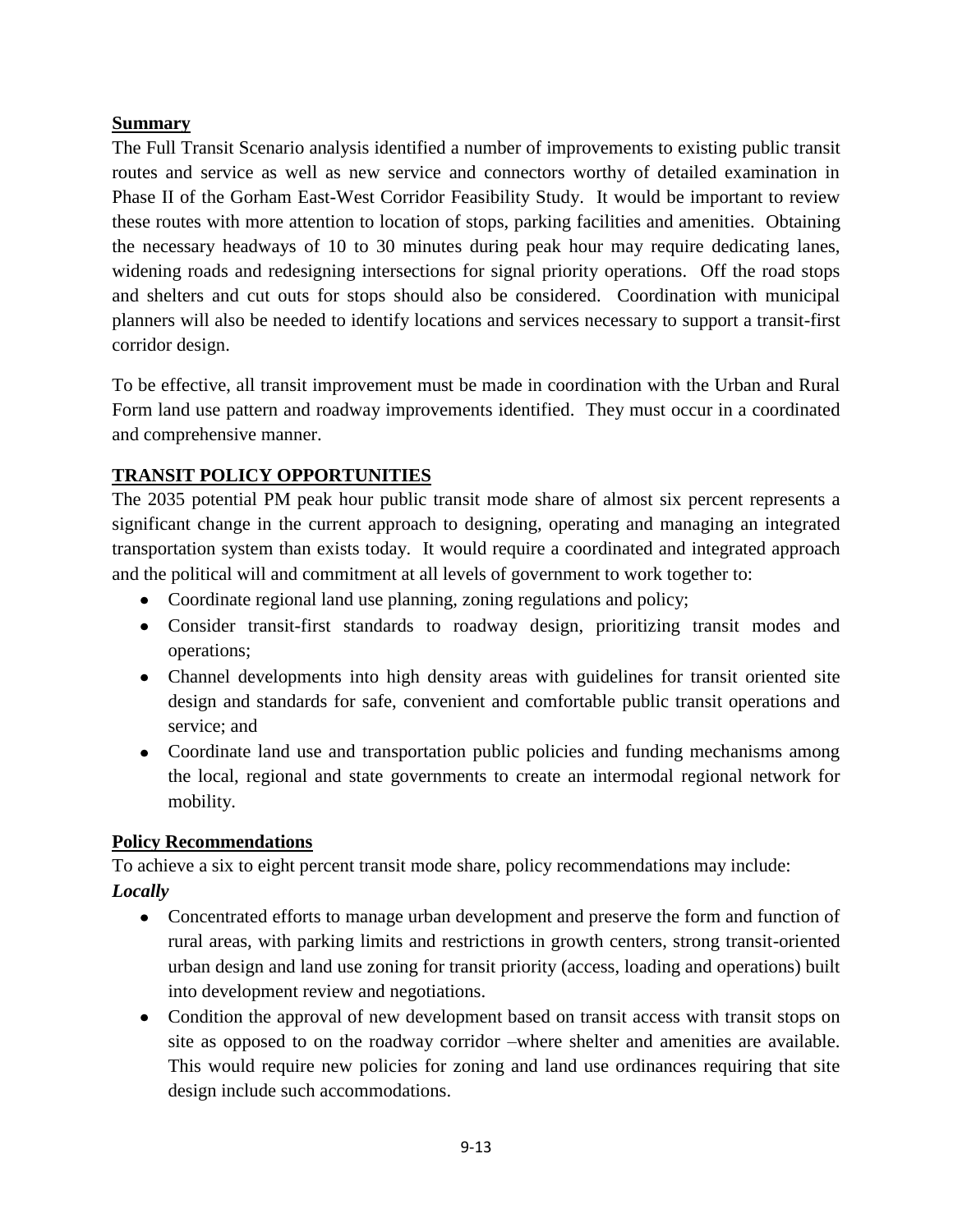Channel new development into areas that are already well served by transit, and create new marketing and fare policies to continue to attract new riders.

## *Regionally/Locally*

- Compatible urban land use policies through: regional coordination of land use and transportation planning.
- Dedication and commitment to ensuring that public transit is convenient, comfortable and reliable in a seamless and integrated manner across all jurisdictions.
- A transit-first approach to traffic management whereby public transit is given priority in streetscape designs, intersections, signalization, etc.
- Make public transit competitive with private automobiles by increasing the cost of parking, adding parking restrictions, and setting competitive transit fares (free shuttles and discounted rates for target groups and for special events).

# *State/Regional/Local*

- Initiate public/private financial partnerships with developers to fund transit recommendations.
- Political and financial support for high quality public transit both in the provision of capital and operating assistance.
- Constant effort to improve marketing and outreach to new riders by developing better programs for coordinated travel and discounted fares.

# *State/Regional/Local Partnerships with Local/Regional Providers*

- Reliability and frequency of public transit service: transit operation and quality of service enhancement, transit priority in traffic, transit oriented site design.
- Comfort, safety, and convenience of service: seamless transfers, extended hours of operation, amenities in service stations and stops.
- Invest in technology enhancements to improve communications to riders, facilitate transfers – smart buses (that provide real time information to riders), etc.

# **TRANSIT PARTNERSHIPS & FUNDING OPPORTUNITIES**

As this region is projected to experience sizeable growth in population and employment over the next 25 years, it is critical that the region's transportation system be in place to manage that growth safely and efficiently. As important to creating the system is engaging the right stakeholders with the same mission and expectations for developing, implementing and managing that network.

As support for transit increases, the opportunities for new and creative partnerships also emerge. The opportunity to engage the private sector formally in the process is critical for transit as it provides a cost effective mechanism for transporting employees. Today, many companies support transit either directly by providing company vans or by using Transportation Management Associations (such as *Go Maine*) to provide incentives for commuting. The private sector can be active participants in other ways, including as: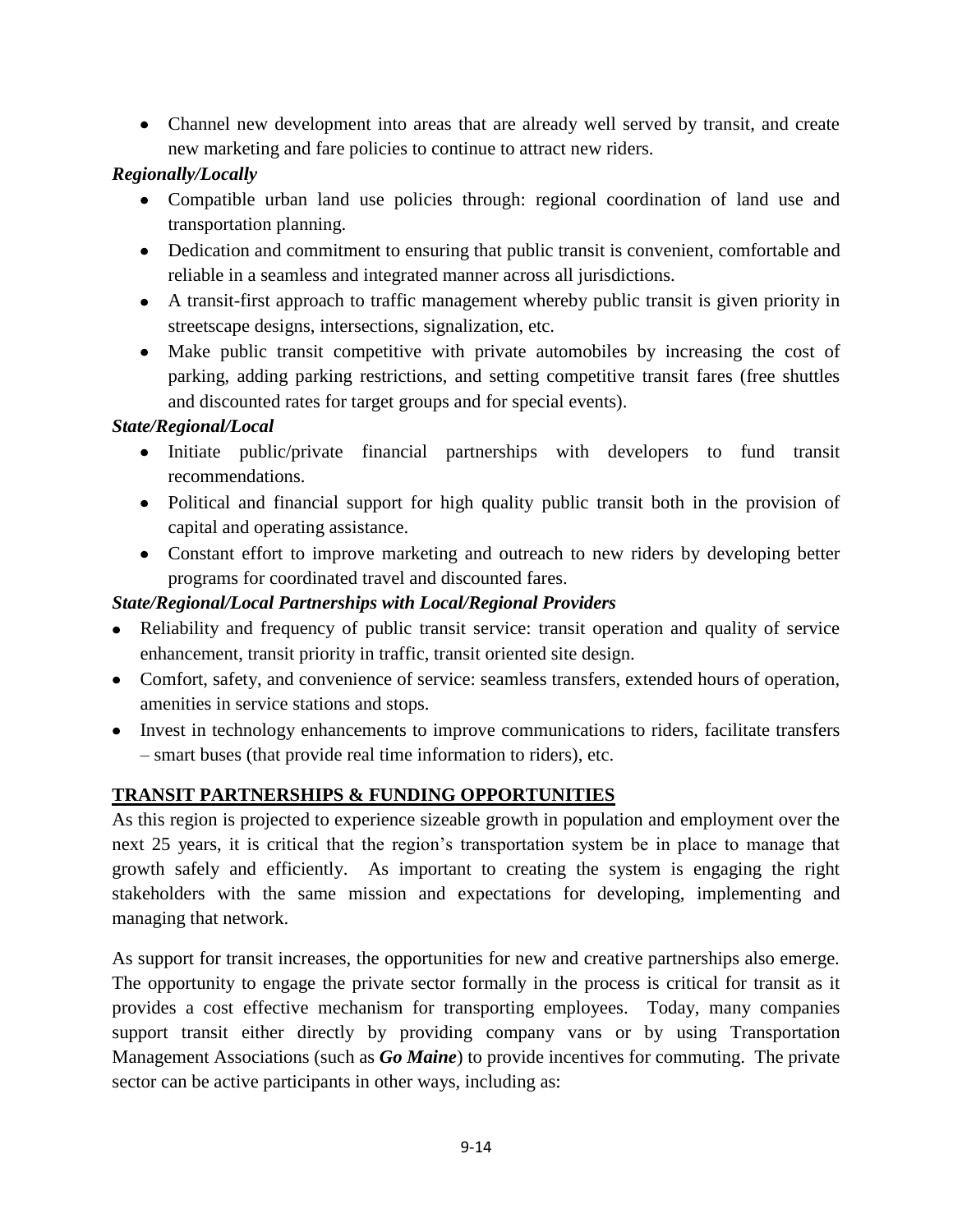- An accessory to development (developer builds a commercial or mixed use building and provides space for transit station within or other amenities);
- A direct investment in transit facilities and equipment (vans, stations, etc);
- Financial support of operating costs with advertising (stations, buses, etc);
- A subsidy for employers (paying for the cost of transit or vanpools); and
- $\bullet$  A "TIF" tax increment financing is defined as taking the increased real estate value created by the new or improved transit service and stations, and setting aside the increase in local property taxes to support the transit system.

Phase II of the Gorham East-West Corridor Feasibility Study would present an opportunity to evaluate and establish a collaborative framework to further define the proposed transportation network. To date, this Study has included a broad group of stakeholders, participants and agencies. Going forward, this group would need to involve new stakeholders (such as employers, developers, medical facilities, colleges, industry and property owners) to work together in order to meet the transit, roadway and land use objectives.

As public transit plays a major part in managing future growth in the region, it would require new partnerships to be formed and new participants to be engaged in order to obtain the necessary funding, and develop an integrated regional service and operational network. Consideration should be given to improving regional transit planning coordination and to exploring a regional transit authority that would have the capacity and authority to work with the MaineDOT, the Federal Transit Administration (FTA) and other transit providers. It may be important to have one entity to receive funds and coordinate services. If consideration is given to creating a new type of authority, then it is highly recommended that the entity could be multimodal and have operating agreements with both public and private operators, including the intercity bus and rail entities. When developing transit opportunities it should consider land use regulations that have a direct impact on density and planning, zoning and development policy as well as integrate pedestrian and bicycle mobility needs and opportunities.

Other partnerships need to stay engaged and can be included on a board or commission. On a broad level, the critical parties to be involved include the following and include potential roles and responsibilities:

- *Municipalities*  work in partnership to develop consistent and harmonious transit-first land use policies, ordinances and zoning to promote public transit; work with local developers to prioritize transit design and services into require mitigation and approvals; also implement local roadway, intersection and parking management guidance to support a regional public transit network.
- *Regional Public/Private Partnerships* explore opportunities to improve regional public transit coordination between local transit providers and developers to assist in seeking private, state or federal funds and grants to support the system; establish a regional fare structure and automated collection system; improve coordination and integration between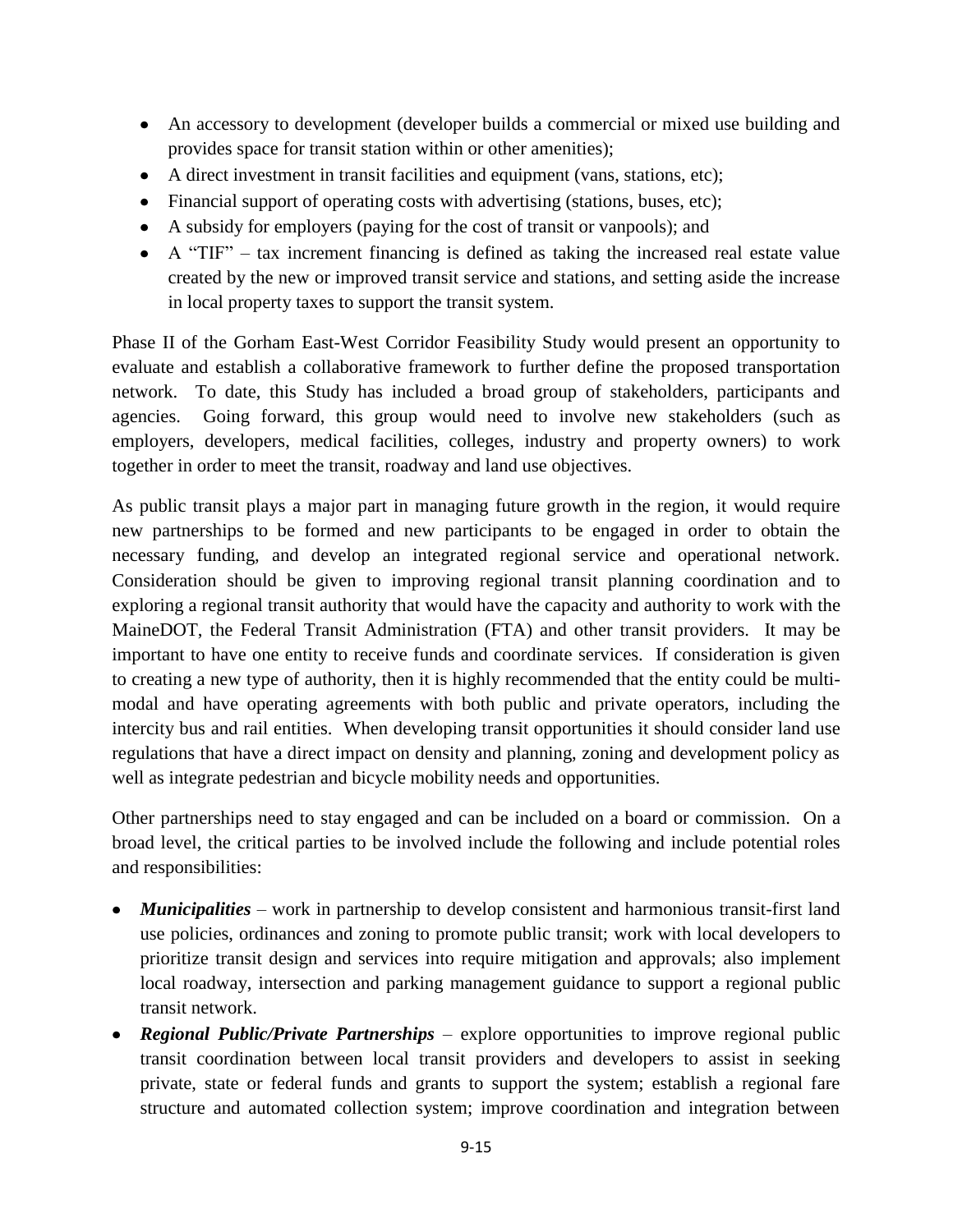various service providers; receive funds from a variety of sources; develop partnerships with local providers and federal/state/local agencies.

- *Regional Transportation*  engage the Metropolitan Planning Organization (MPO), and support their potential leadership in this effort, as they prepare their 20 year, long range transportation plan, the annual Unified Planning Work Program[UPWP], and the shorter term (four year) Transportation Improvement Program [TIP]. The MPO TIP is then rolled up into the State's TIP.
- *State* work with the local and regional groups to prioritize investments on state roadways and intersections; seek funding to incentivize the promotion of transit-first communities for investments; advocate to the U.S. Department of Transportation for additional resources to fund the planning, development and operation of an integrated public transit network, from technology and marketing to physical improvements.
- *Federal Transit* –engage the FTA early on in the process through alternative analyses studies and required NEPA reviews as it is critical to engage the FTA Region I staff.
- *Other Public Entities*  Engage the United States Environmental Protection Agency (USEPA) in efforts early given their focus and support to reduce fuel consumption, idling, etc. and utilize their grant programs to support planning and capital investments. The U.S. Housing and Urban Development (HUD) may also be a resource to support sustainable development such as land use and transportation initiatives that support new and expanded transit services and operations.

The tasks that would begin to move towards validation, prioritization and identification for funding of these transit recommendations is described in Section 9.5, Next Steps.

# **9.3 Roadway Improvement Recommendations**

This Study recommends that the Roadway Improvement Scenarios identified be elevated to the next level of evaluation with the intent of identifying a preferred strategy. Two roadway improvement scenarios were developed for addressing the majority of the remaining roadway congestion and safety problems in coordination with the 2035 Urban and Rural Form Land Use Scenario with the 2035 Full Transit Scenario for improving east-west travel in the Study Area. One roadway improvement scenario focused on enhancements to the existing roadway system for increasing capacity, such as widening existing roadways that would be less damaging to the regions natural environment. The second roadway improvement scenario had a greater emphasis on adding east-west capacity via the construction of a new roadway on new location similar to the recently completed Gorham Bypass.

Based on the Phase I findings of the analysis and evaluation of the two Roadway Improvement Scenarios, the following conclusions were reached: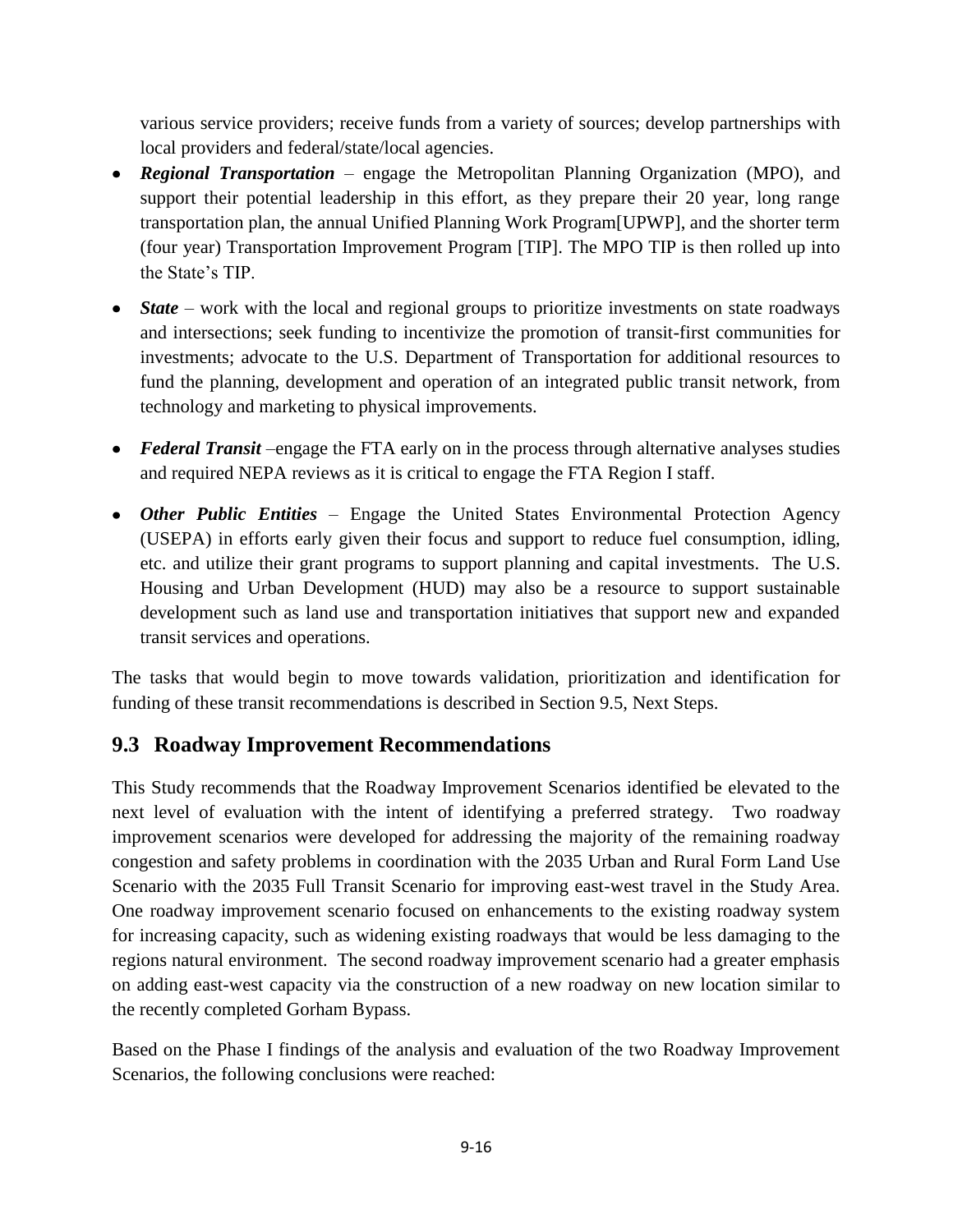- Both Scenarios significantly address mobility and congestion issues that were documented under the 2035 Trends Scenario;
- VHT is sizably reduced when compared to the 2035 Trends Scenario for both the four core communities and full Study Area;
- VMT increases when compared to the 2035 Trends Scenario for Roadway Improvement Scenario 2, and is only slightly reduced for Roadway Improvement Scenario 1;
- Fuel consumption is sizably reduced for both Roadway Improvement Scenarios when compared to the 2035 Trends Scenario; and
- Preliminary resource and property constraint quantification determined there is a fairly equal distribution of constraints between the two Roadway Improvement Scenarios.

As a result of the Phase I analysis and evaluation of both Roadway Improvement Scenarios, it is recommended that both Scenarios be carried forward for further evaluation under Phase II for detailed evaluation under the NEPA process and the United States Army Corps of Engineers *New England Highway Methodology Process* for identifying a preferred roadway improvement scenario that incorporates the future land use and transit initiatives.

The Phase II tasks that would initiate identification of the preferred alternative and implementation of other identified roadway improvements are described in the following steps: (1) Finalization and approval this Report; (2) signing and implementing the Memorandum of Understanding in Section 9.4; and (3) undertaking the Phase II tasks in Section 9.5, Next Steps.

# **9.4 Draft Memorandum of Understanding**

As part of this Study's recommendations, a draft Memorandum of Understanding (MOU) has been developed. This draft MOU would serve as the starting point for communities to work together with MaineDOT, MTA, PACTS and other regional stakeholders towards implementation of the Phase II Transportation and Land Use Action Plan as described below.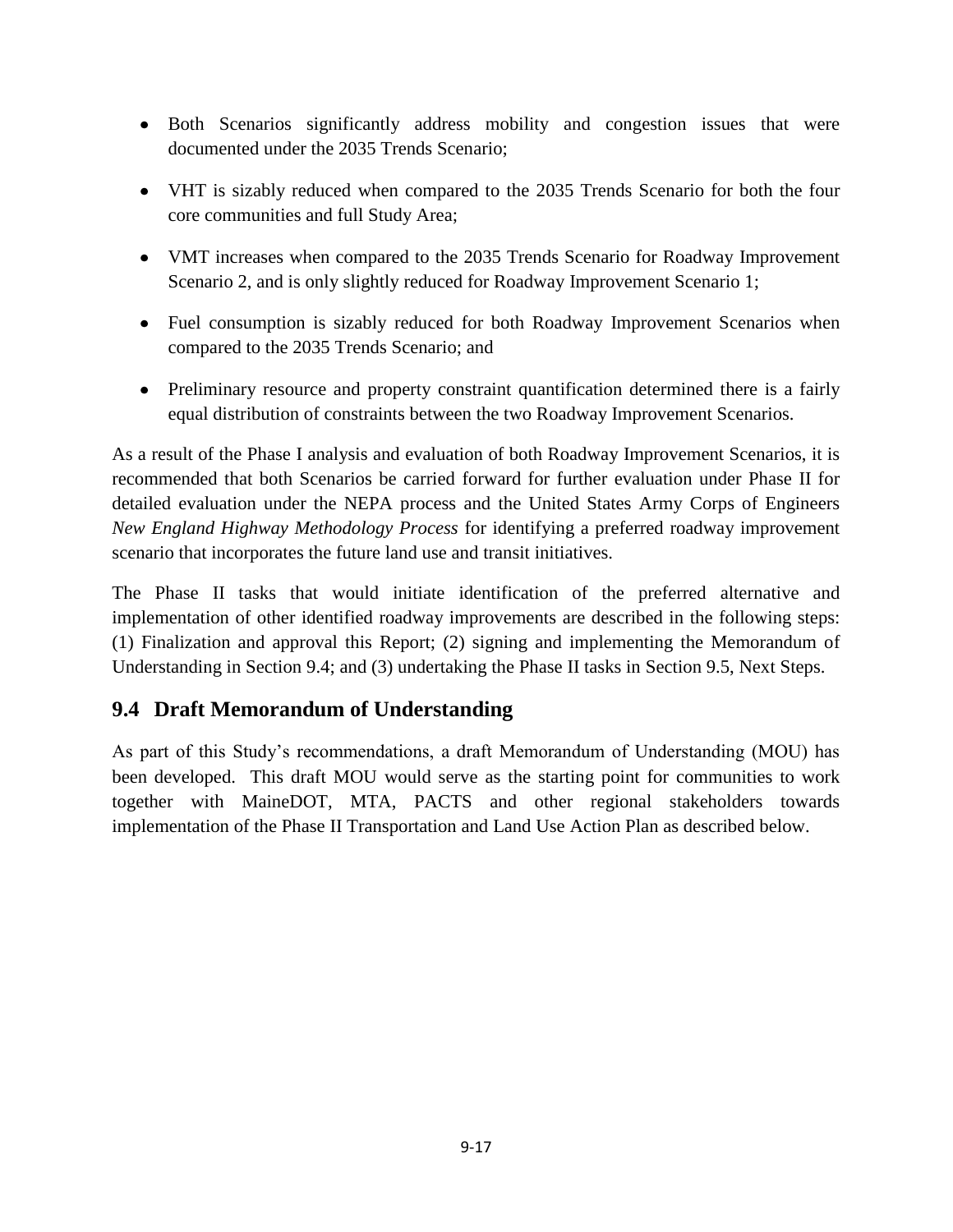#### **MEMORANDUM OF UNDERSTANDING**

#### **TO PREPARE A PHASE II TRANSPORTATION-AND-LAND USE ACTION PLAN**

#### **FOR THE GORHAM EAST-WEST CORRIDOR**

**This agreement** is entered into this day of the agreement is entered into this day of the set of  $\frac{2011}{1000}$ ,  $\frac{2011}{1000}$ ,  $\frac{2011}{1000}$ between such of the Invited Parties listed in Article II as are signatory hereto (the "Participating Parties"), and it shall be or become effective as provided hereinafter in Article III (A).

**Whereas** the principal East-West routes between the urban core of the Greater Portland region and the western suburbs in the Gorham area, including Routes 22, 25, and 114, and the intersecting North-South Routes 1, 202, the Maine Turnpike (I-95) and I-295, are vital to the economy of the region; and

**Whereas** at the request of the Towns of Gorham and Scarborough and the Cities of South Portland and Westbrook, the 123<sup>rd</sup> Maine State Legislature adopted a resolution that directed the Maine Turnpike Authority (MTA) and the Maine Department of Transportation (MaineDOT) to fund a Study, the purpose of which was to develop a series of recommendations to enhance, expand, and preserve highway connections between U.S. Route 1 and the Maine Turnpike with the communities in western Cumberland County; and

**Whereas** the Gorham East-West Corridor Feasibility Study (Phase I Feasibility Study), led by a Steering Committee consisting of officials from participating municipalities of Gorham, Westbrook, South Portland, and Scarborough, MTA, MaineDOT, and Portland Area Comprehensive Transportation System (PACTS), has been completed as directed by the Legislature; and

**Whereas** the Phase I Feasibility Study documented existing congestion and safety problems along the main East-West routes and, further, projected that over the next 25 years this area of Maine would receive a significant share of statewide growth, leading to steadily worsening traffic conditions, including a tripling of congested intersections, a shift of traffic to residential roads, and an increase in safety "hotspots"; and

**Whereas**, current projections indicate that population growth if left unchecked will occur in rural areas rather than existing suburban and urban centers, which will place increased demands on the existing transportation system; and

**Whereas** the Sensible Transportation Policy Act (STPA) requires coordination between transportation and land use planning in order to enhance economic growth, increase the return from transportation investments, reduce the cost of infrastructure, increase choice in transportation, and reduce environmental impacts; and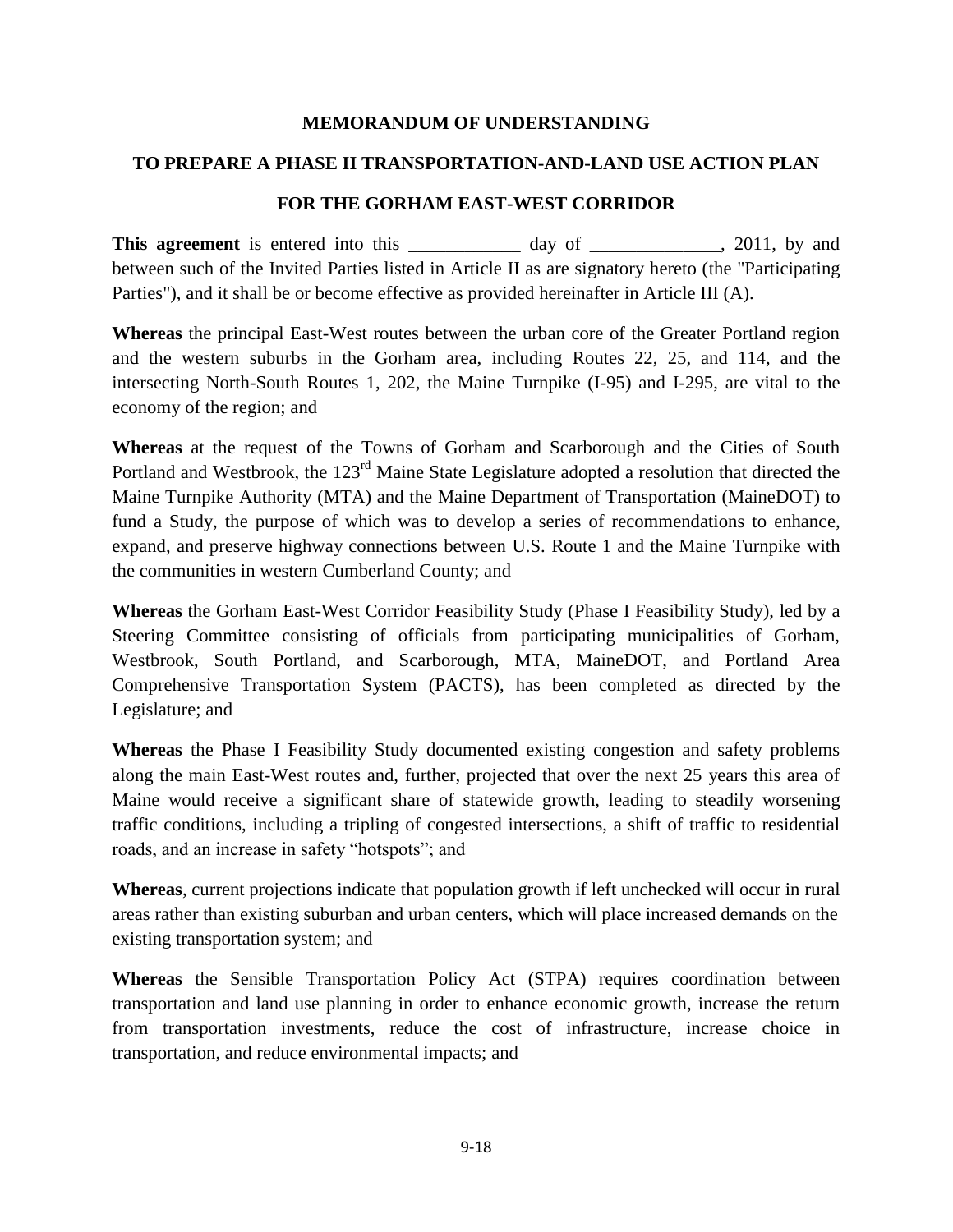**Whereas** the Phase I Feasibility Study identified a combination of strategies, including channeling population growth into urban and suburban areas in an "Urban and Rural" land use pattern, enhanced transit services and roadway improvements that, if implemented together, would significantly improve mobility and safety in the corridor while supporting economic opportunity, accommodating job and population growth, enhancing quality of life for area residents; and

**Whereas** the municipalities and agencies that participated in the Phase I Feasibility Study wish to advance the Phase I Feasibility Study to a Phase II action stage.

## **NOW, THEREFORE, the undersigned Municipalities and Regional, State, and Federal agencies do agree as follows:**

#### **I. Purposes**

The purposes of this Memorandum of Understanding (MOU) are to (1) endorse, in principle, the findings and recommendations of the Phase I Feasibility Study by June 1, 2011; (2) participate in the refinement and preparation of detailed scopes of work for the recommended Phase II tasks by Fall 2011, and (3) implement the Phase II tasks including such legal agreements as may be necessary by Fall 2013 or a date that shall be amended by the Phase II Study Committee.

Anticipated outcomes of Phase II Tasks would include:

- Identification of growth areas (communities of opportunity) for future land use development by participating municipalities and development of a detailed action plan for designing these areas;
- Development of approaches, policies, and technical materials by the Greater Portland Council of Governments (GPCOG) with participating municipalities to assist the municipalities in implementing the Urban and Rural land use pattern;
- Creation of policy-related incentives to better coordinate transportation and land use decisions by MaineDOT, MTA, and PACTS;
- Continued implementation of PACTS land use policy;
- Identification and prioritization of a first tier of future transit improvements by regional and state agencies, including local municipal actions to support these transit improvements;
- Identification of a recommended and permittable roadway improvement alternative to address east-west mobility and safety including freight rail;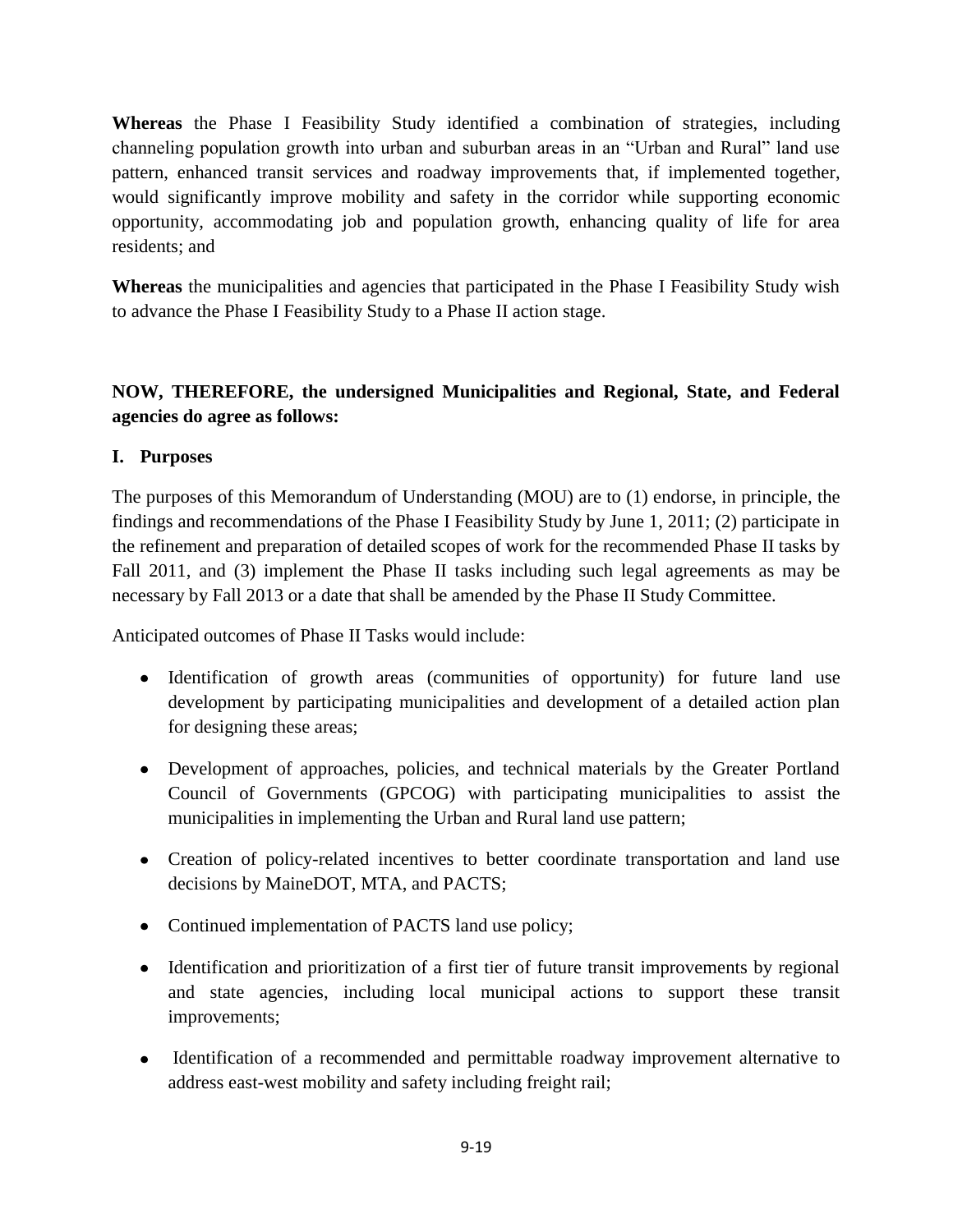- Prioritization of identified intersection improvements;
- Identification of an alternative to address congestion issues in downtown Standish;
- Development of a schedule to determine the appropriate sequence of implementing land use, transit, and roadway recommendations; and
- Creation of implementation agreements to implement land use, transit and roadway recommendations.

# **II. Invited Parties**

The Parties (the "Invited Parties) invited to enter into this MOU are:

A. The following municipalities in a study corridor defined by Routes 22, 25, 114, and 302, including the intersecting Routes 1, 202, the Maine Turnpike (I-95) and I-295: Buxton, Gorham, Hollis, Portland, Scarborough, South Portland, Standish, Westbrook, and Windham;

B. The following regional organizations: GPCOG and PACTS; and

C. The following State and Federal agencies: MaineDOT, MTA, the Federal Highway Administration (FHWA), and the Federal Transit Administration (FTA).

# **III. Effective Date, Timeframe, and Voluntary Nature of MOU**

A. **Effective Date**: This MOU will be effective as soon as a sufficient number of municipalities and agencies sign the MOU to satisfy the MTA and MaineDOT of its effectiveness. This decision will be made in consultation with the Phase I Steering Committee.

The endorsement and MOU shall be authorized, respectively, by the municipal officers of the municipalities, the Commissioner of the MaineDOT, the Executive Director of the MTA, the Chair of the Executive Committee of GPCOG, and the Chair of the Policy Committee of PACTS.

If an appropriate number of municipalities and agencies have not signed this MOU by June 1, 2011 (as defined in Section III A above), the MOU shall be null and void, unless all signed municipalities and agencies through their authorized officials agree in writing to extend the deadline.

B. **Funding Contingency**: The effective date of this MOU is contingent on the availability of funds from the MTA and/or the MaineDOT as of that date.

C. **Timeframe**: The term of this MOU shall be until it has been superseded by a new agreement or agreements to implement the Phase II Recommendations or until it has been terminated as described in paragraph III D.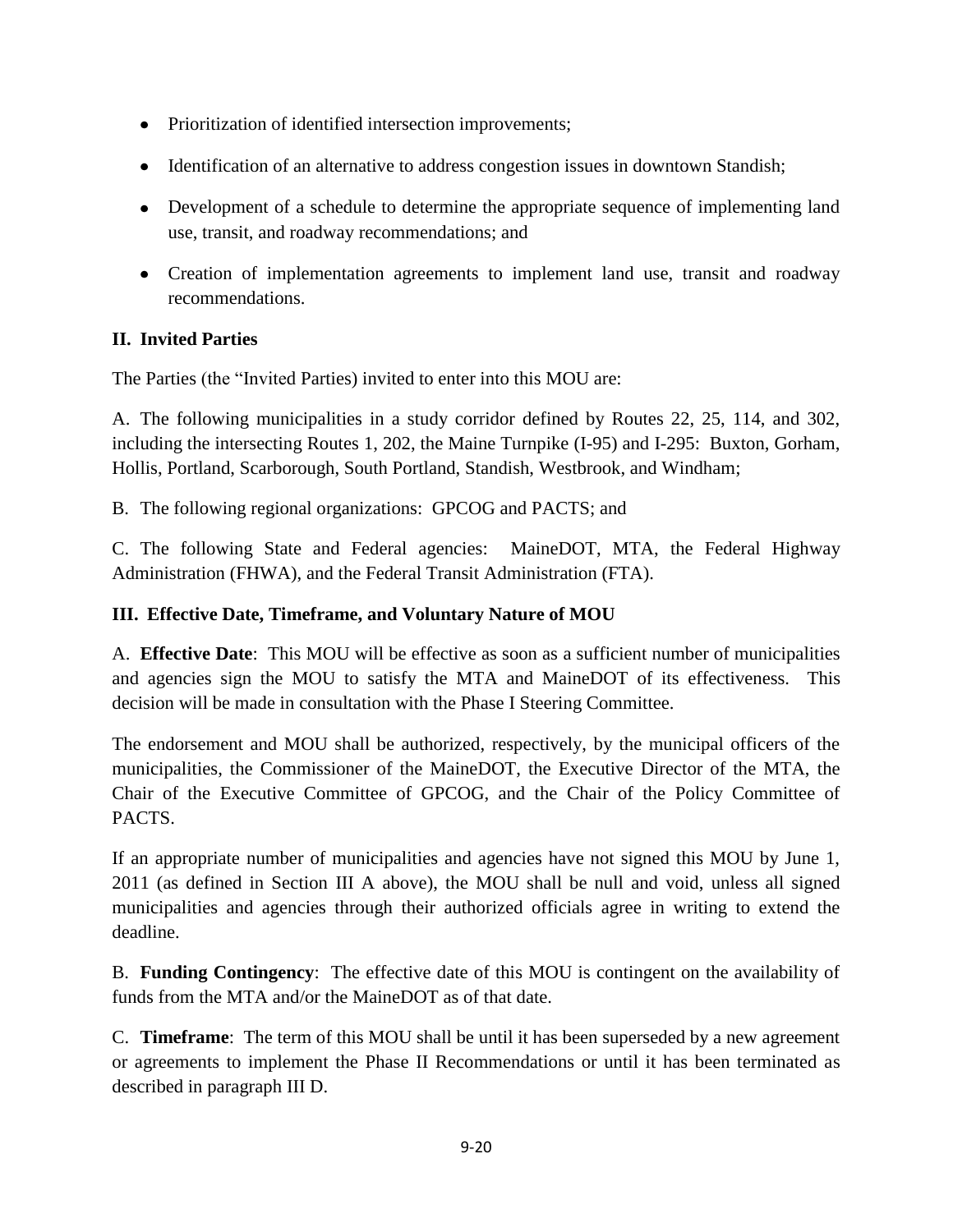D. **Voluntary Participation**: Participation in the MOU is voluntary and municipalities can withdraw with 30 days notice in writing. The MOU would be terminated by the withdrawal of (a) such parties that, in the judgment of the State transportation agencies that are funding the preparation of the Phase II Action Plan, in consultation with the Phase II Study Committee (as defined in Section VI), will render this MOU ineffective, or (b) either the MaineDOT or the MTA, with 30 days written notice to the other parties.

### **IV. Endorsement of Phase I Feasibility Study**

The Parties, by signing this MOU, endorse the findings and recommendations of the Phase I Feasibility Study in principle. By so doing, no Party commits itself to any legal obligation or any final course of action; but each Party agrees to work towards identification of Phase II recommendations based on the results of the Phase I Feasibility Study and, upon its completion, to formally consider its adoption and any related agreements.

### **V. Roles and Responsibilities**

The following roles and responsibilities are hereby established under this MOU:

Maine Turnpike Authority:

- Participate in Phase II Study Committee (as defined in Section VI);
- Work with MaineDOT and PACTS to establish incentives and other policy-related initiatives to better coordinate land use and transportation as allowed by STPA;
- Work with GPCOG to evaluate progress on land use policies and actions with municipalities;
- Be lead funding agency for Phase II roadway study; and
- Participate in all other Phase II Tasks led by MaineDOT, PACTS, or GPCOG.

MaineDOT:

- Participate in Phase II Study Committee (as defined in Section VI);
- Work with MTA and PACTS to establish incentives and other policy-related initiatives to better coordinate land use and transportation as allowed by STPA;
- Provide technical assistance funding for Phase II land use tasks to GPCOG and municipalities;
- Work with GPCOG to evaluate progress on land use implementation with municipalities;
- Be lead funding agency for Phase II Transit study;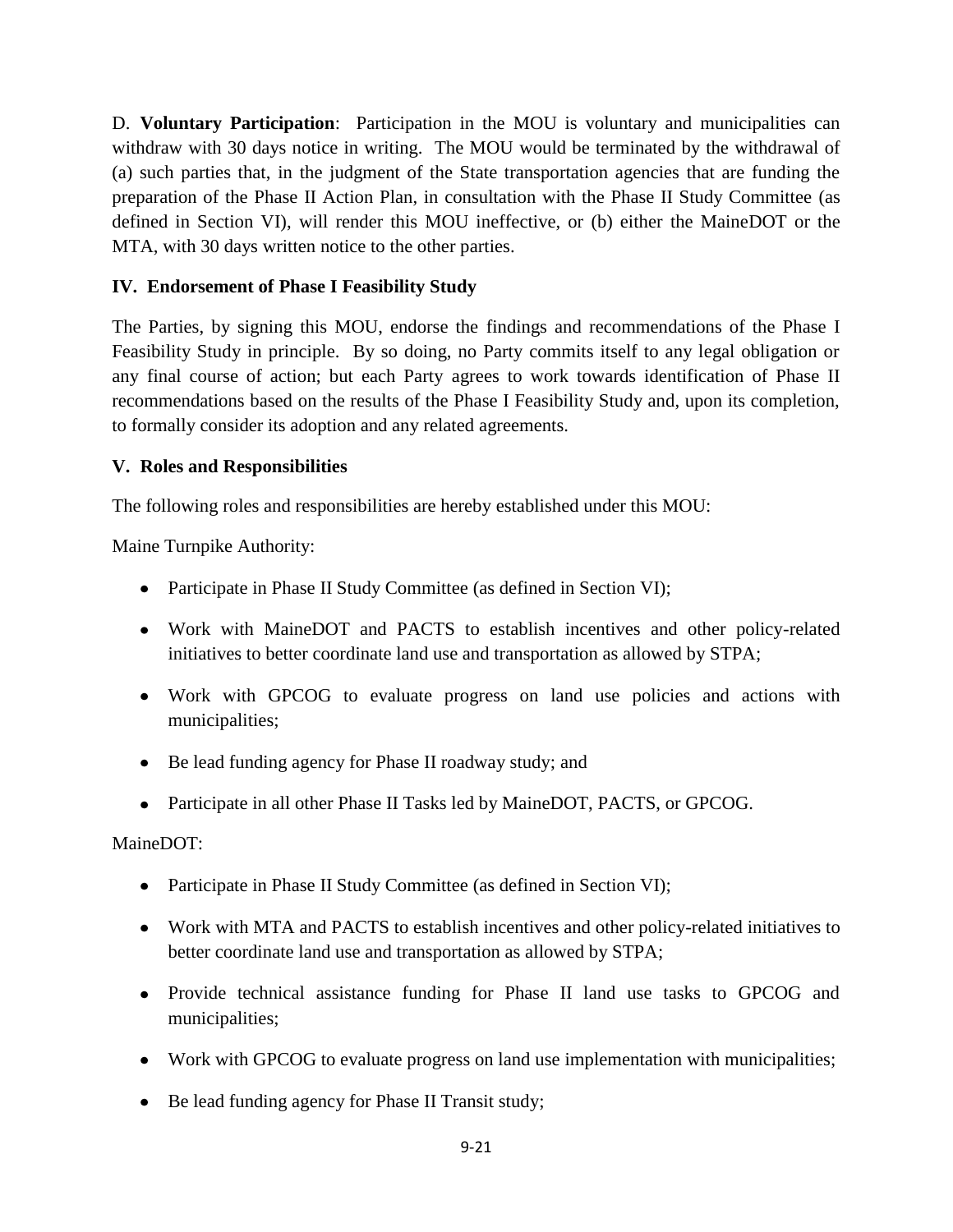- Be lead funding agency for Phase I Standish Congestion study; and
- Participate in all other Phase II Tasks led by MTA, PACTS, or GPCOG.

#### PACTS:

- Participate in Phase II Study Committee (as defined in Section VI);
- Work with MTA and MaineDOT to establish incentives and other policy-related initiatives to better coordinate land use and transportation as allowed by STPA;
- Continue implementation of PACTS Land Use Policy;
- Implement identified intersection improvements within PACTS region; and
- Participate in all other Phase II Tasks led by MaineDOT, MTA, or GPCOG.

#### GPCOG:

- Participate in Phase II Study Committee (as defined in Section VI);
- Provide technical assistance to municipalities to assist with implementing the Urban and Rural land use pattern identified in the Phase I Feasibility Study;
- Develop and implement land use progress policies and actions reporting system with MaineDOT and MTA;
- Participate in all other Phase II Tasks led by MaineDOT, MTA, or PACTS; and
- Coordinate the GPCOG HUD Sustainability grant efforts with Phase II Study Committee.

#### FHWA and FTA:

- Participate in Phase II Study Committee (as defined in Section VI); and  $\bullet$
- Provide federal insight on funding options and opportunities for Phase II land use, transit, and roadway recommendations.

Participating Municipalities:

- Participate in Phase II Study Committee (as defined in Section VI);
- Identify and recommend growth areas for future land use development within municipal boundaries through traditional comprehensive plan process, with assistance from GPCOG; and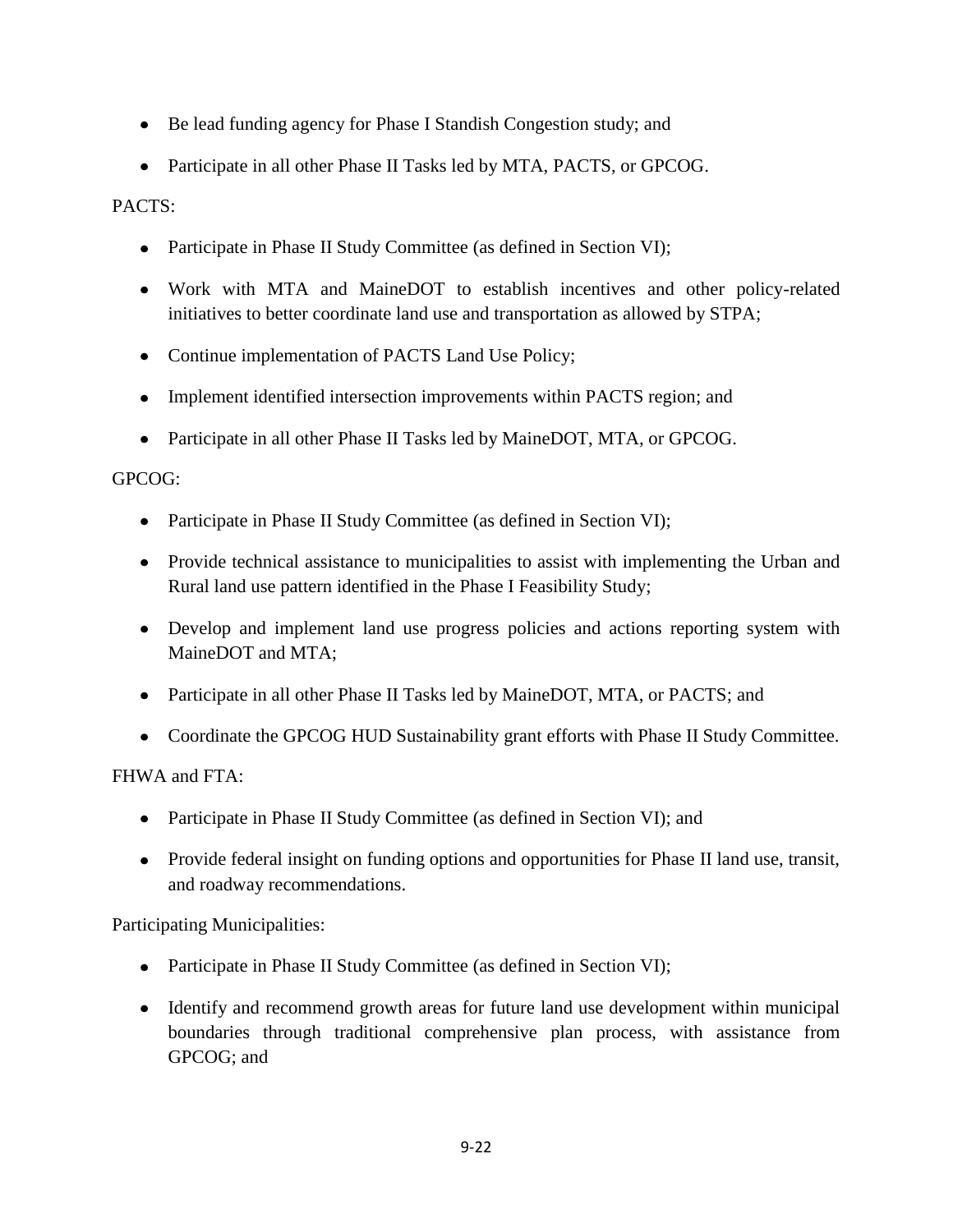Create a detailed action plan for implementing growth areas that meets needs of municipality but is consistent regionally with the "Urban-and-Rural" land use development pattern, with assistance from GPCOG.

### **VI. Phase II Study Committee**

The Parties agree to form a Phase II Study Committee ("Committee"), composed of a Committee member and an alternate appointed by and representing each Party. The Committee shall use a consensus-based process for providing guidance to the funding agencies.

#### **VII. Charge to Phase II Study Committee**

The Committee, in cooperation with consultants and agencies charged with preparing the technical studies and documents for its consideration and inclusion in the Phase II Action Plan, shall:

A. Establish a **public process to prepare the Phase II Action Plan** that would be carried out by the Parties. The Parties agree to obtain advice from their constituencies as to the actions that should be included in the Phase II Action Plan; and to review with their constituencies and obtain agreement in principle on the major actions to be included, as well as the timeframe and sequence in which the actions are to be implemented. Participating State and Federal agencies agree to communicate with their staffs and responsible divisions and, to the best of their abilities, achieve an understanding within and between the agencies as to the actions, timeframe, and sequence of actions to be included the Phase II Action Plan.

B. Detail and refine a **balanced set of land use, roadway, and transit implementation tasks** as recommended in the Phase I Feasibility Study, consistent with the Urban and Rural land use pattern of development that the Phase I Feasibility Study determined is most compatible with – and necessary to  $-$  a comprehensive transportation solution in the Study Area. Specifically, the Committee will:

1. Land Use

- Finalize the geographic definition of the corridor(s) encompassed by Routes 22, 25, and 114 and associated cross routes; and the geographic definition of a Land Use Focal Area that includes appropriate growth areas within each participating municipality, as guided by the participating municipalities in a manner consistent with the recommendations of the Phase I Feasibility Study, local comprehensive plans, and state law;
- Within the defined Land Use Focal Area, develop a detailed action plan for implementing land use actions, as recommended in the Phase I Feasibility Study, including how these actions should be customized to the character and needs of individual municipalities;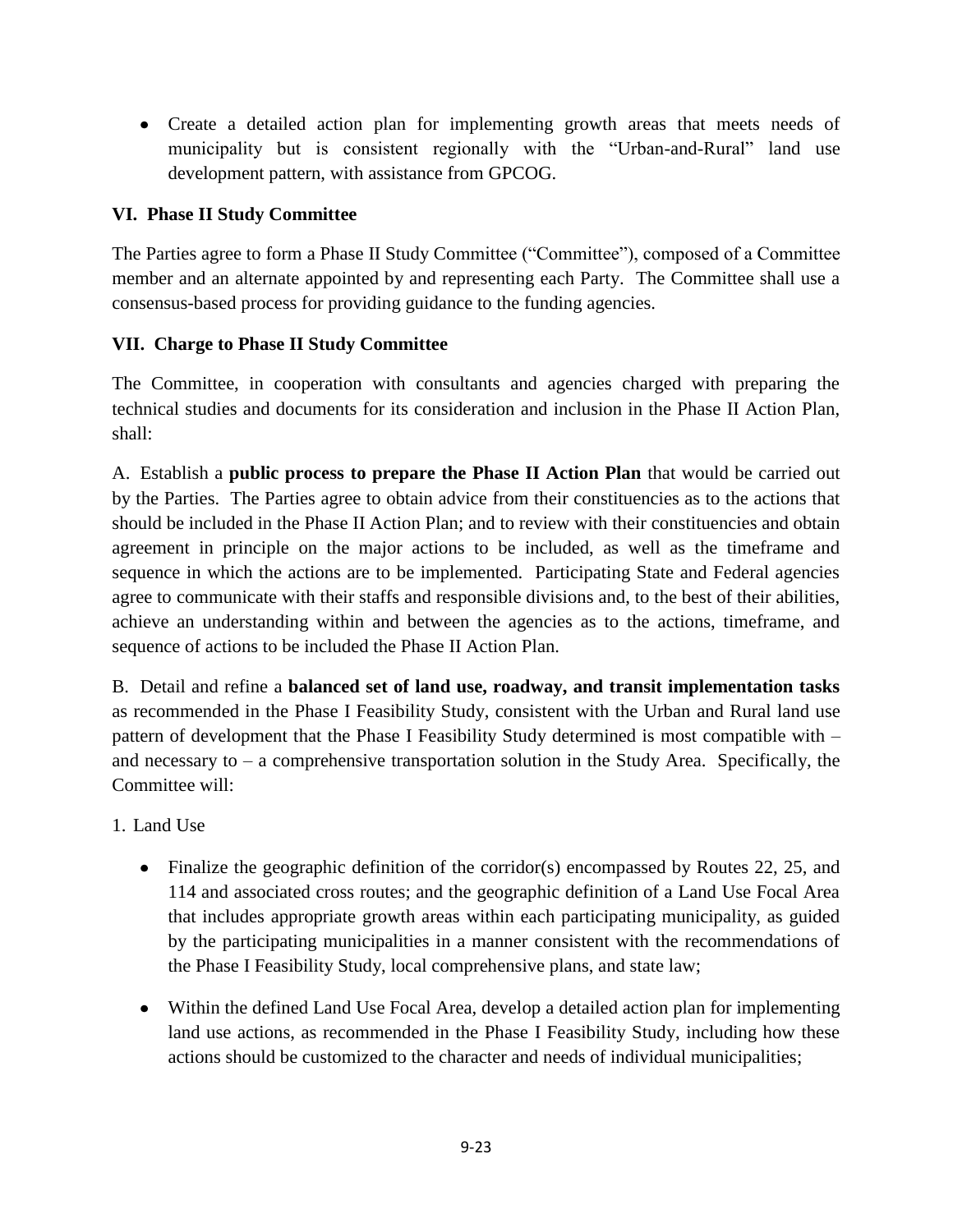- Work with GPCOG to develop needed technical materials to assist with implementing the Urban and Rural land use pattern of development, including preparation of model ordinances and guidelines;
- Cooperate with PACTS in the ongoing implementation of its land use policy, and with MaineDOT and MTA in establishing incentives and other policy-related initiatives to coordinate land use and transportation decisions and in ongoing outreach and education; and
- Develop approaches to implement the Urban and Rural land use pattern of development regionally, as defined and recommended in the Phase I Feasibility Study. Among these approaches, include (a) ways in which communities can cooperate in identifying areas suitable for growth and for conserving rural districts; and (b) local and regional transfer of development rights programs or variations of such programs, which are intended to protect rural landowners' investments while providing incentives for development in defined growth areas (communities of opportunity). Include the types of standards, agreements, fiscal considerations, and actions that would be needed to put such an approach into place.
- 2. Transit
	- Evaluate and refine a detailed plan of "first tier" recommendations for transit expansion, as presented in the Phase I Feasibility Study, in order to validate, prioritize, and schedule the implementation of these transit improvements;
	- Identify areas within participating municipalities suitable for Transit-Oriented Development Tax Increment Finance Districts, as enabled by state law (30-A M.R.S. Ch. 206) and that, if established as TIF Districts, could support transit improvements and operations; and
	- Research potential transit structures and funding opportunities to better coordinate services between transit providers and/or to secure needed funding for transit services.

### 3. Road

- Evaluate Roadway Scenario 1 and Roadway Scenario 2 or a combination of the two for roadway improvements, as presented in the Phase I Feasibility Study, to provide additional capacity between Maine Turnpike, I-295 and western communities in the vicinity of Routes 22, 25 and 114;
- Work with PACTS to implement identified intersection improvements on key east-west highway corridors, as identified in the Phase I Feasibility Study; and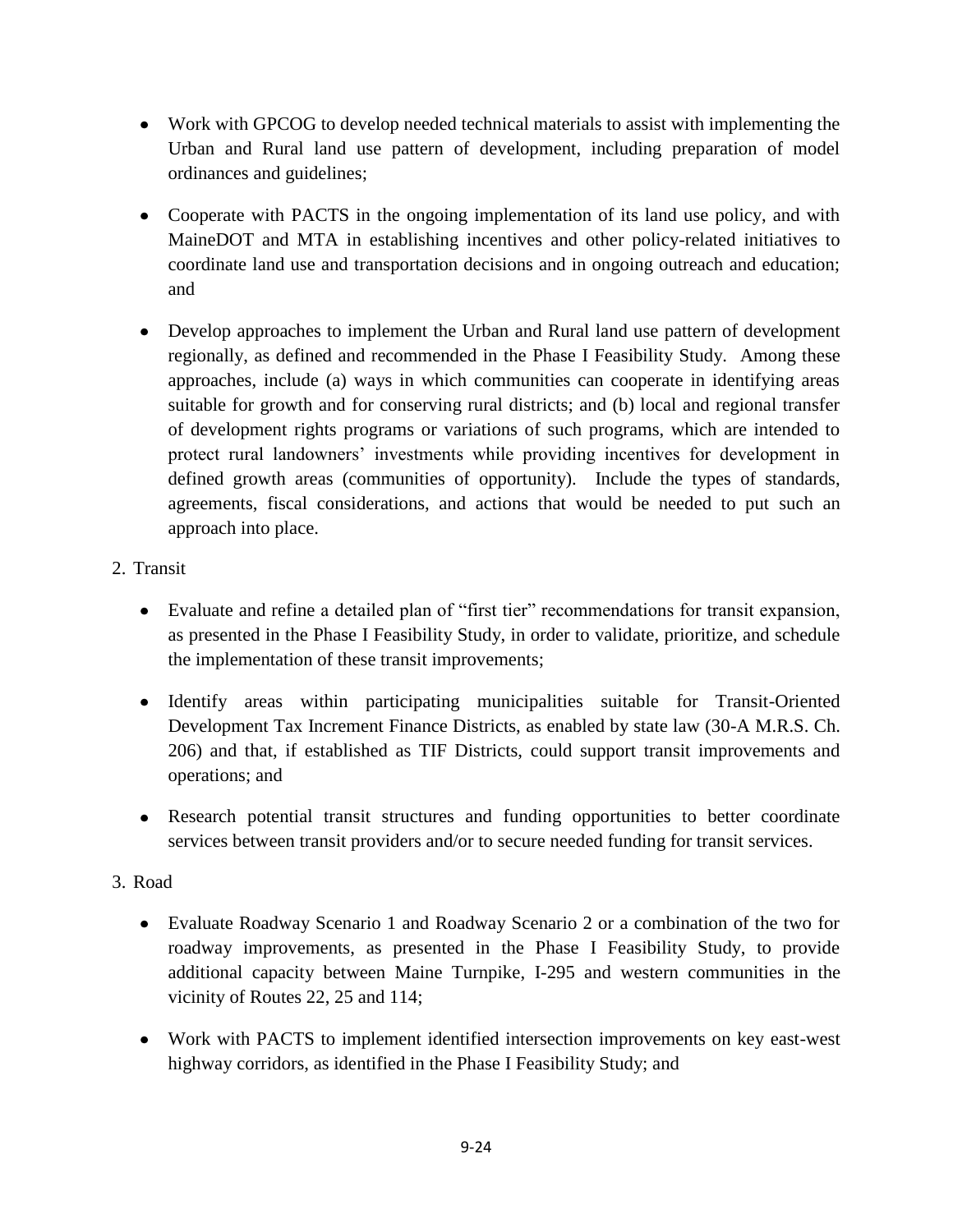Conduct a Phase I study of alternatives to relieve congestion in Standish Village, including intersection and roadway improvements, other transportation modes, and localized and limited access roadway networks.

C. Identify the **sequence of land use, transit, and roadway improvement actions** to be taken by each Party before additional commitments by the respective Parties are made. The sequencing will consider at least the following categories of actions:

- Actions to be taken upon signing of an Implementation Agreement or Agreements that will come out of Phase II, as outlined below in paragraph D;
- Actions to be taken before (a) the MTA and/or MaineDOT proceed to funding the design phase for Scenario 1 or Scenario 2 roadway improvements and implementation of prioritized Tier 1 transit recommendations and (b) the relevant agencies further evaluate and design "second tier" transit recommendations, as identified in the Phase I Feasibility Study;
- Actions to be taken before "second tier" transit recommendations, as identified in the Phase I Feasibility Study, are implemented;
- Actions to be taken before specific roadway improvements proceed to construction; and
- Transportation investment incentives that may be available from PACTS, MaineDOT and/or the MTA to qualifying municipalities upon their implementation of land use policies and actions under statutory incentive programs such as Maine's STPA (23 MRSA § 73), Rules adopted pursuant thereto (17-229 CMR Chapter 103), the Transportation Planning Incentive Funding Program (23 MRSA § 73-A), Rules adopted pursuant thereto (17-229 CMR Chapter 106, and other statutes and/or rules providing for such incentives.

This task will include identifying the means by which progress on actions by the Parties will be evaluated and identifying the entity or entities with responsibility for evaluating and reporting progress.

D. Prepare **Implementation Agreement(s)** between or among the parties, as appropriate, to implement the Phase II Recommendations, including a specified sequence of actions by the parties to the agreement(s), for consideration by the legislative body of each municipality and the governing body or authorized official of participating agencies.

#### **VII. Additional provisions**

The Parties hereto understand, agree and acknowledge that: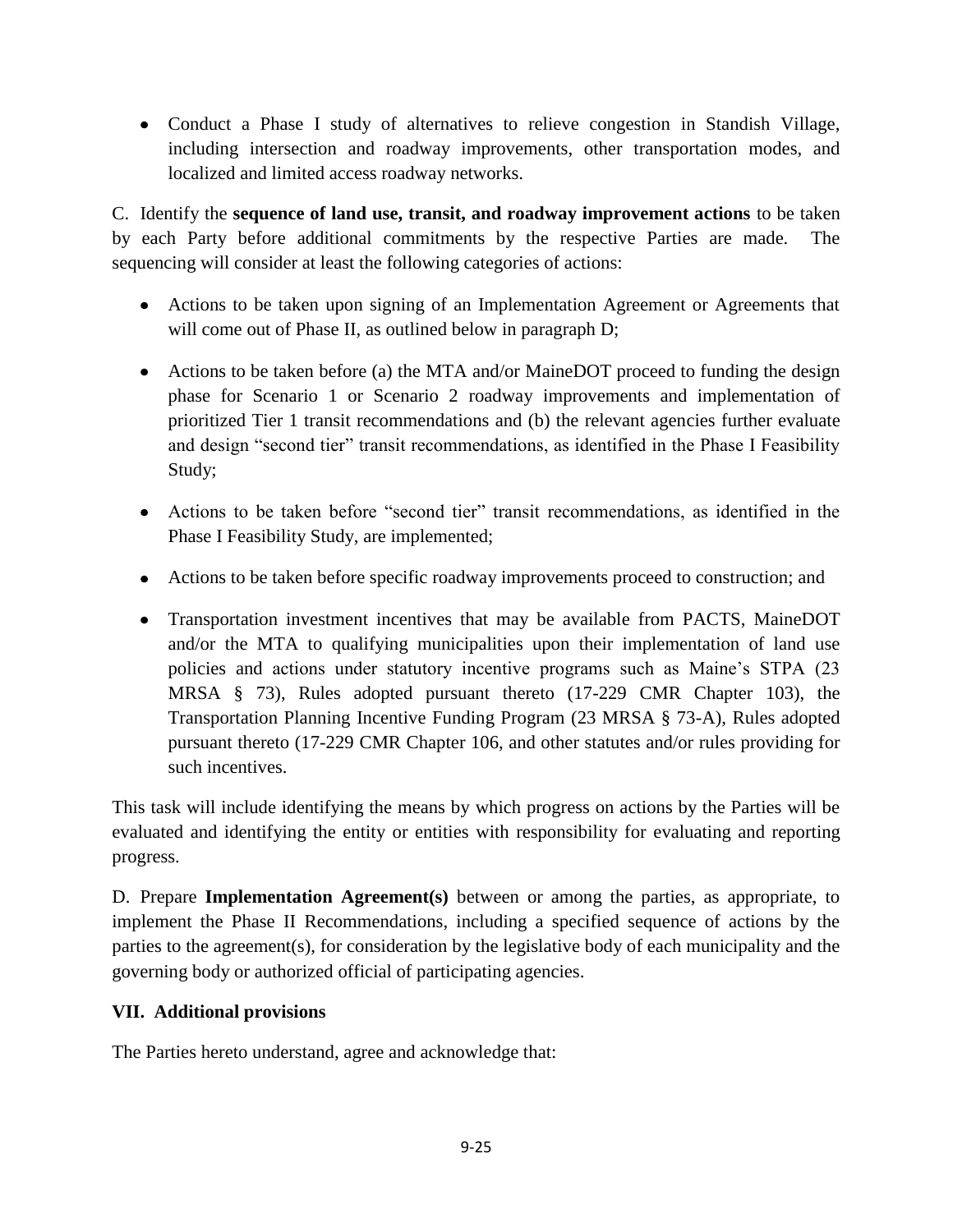A. Anything herein to the contrary notwithstanding, the parties hereto understand and agree that nothing in this MOU shall obligate MaineDOT to obligate or transfer any funds, and that although the execution of this MOU by MaineDOT manifests its intent to honor its terms and to seek funding to fulfill any obligations arising hereunder, by law any such obligations are subject to available budgetary appropriations by the Maine Legislature and, therefore, this agreement does not create any obligation on behalf of MaineDOT in excess of such appropriations.

B. This MOU is not intended to, and does not, create any right, benefit, or trust responsibility, substantive or procedural, enforceable at law or equity, by a party against the State of Maine, its agencies, its officers, or any person.

C. The parties hereto understand and agree that nothing herein is intended, or shall be construed, to constitute a waiver of any defense, immunity or limitation of liability that may be available to MaineDOT, or any of its officers, agents or employees, pursuant to the Eleventh Amendment to the Constitution of the United States of America, the Maine Constitution, the Maine Tort Claims Act (14 MRSA Section 8101 *et seq.*), any State or Federal statute, the common law or any other privileges or immunities as may be provided by law.

| Signed: |  |  |
|---------|--|--|
| Title   |  |  |
| For:    |  |  |
| Date:   |  |  |